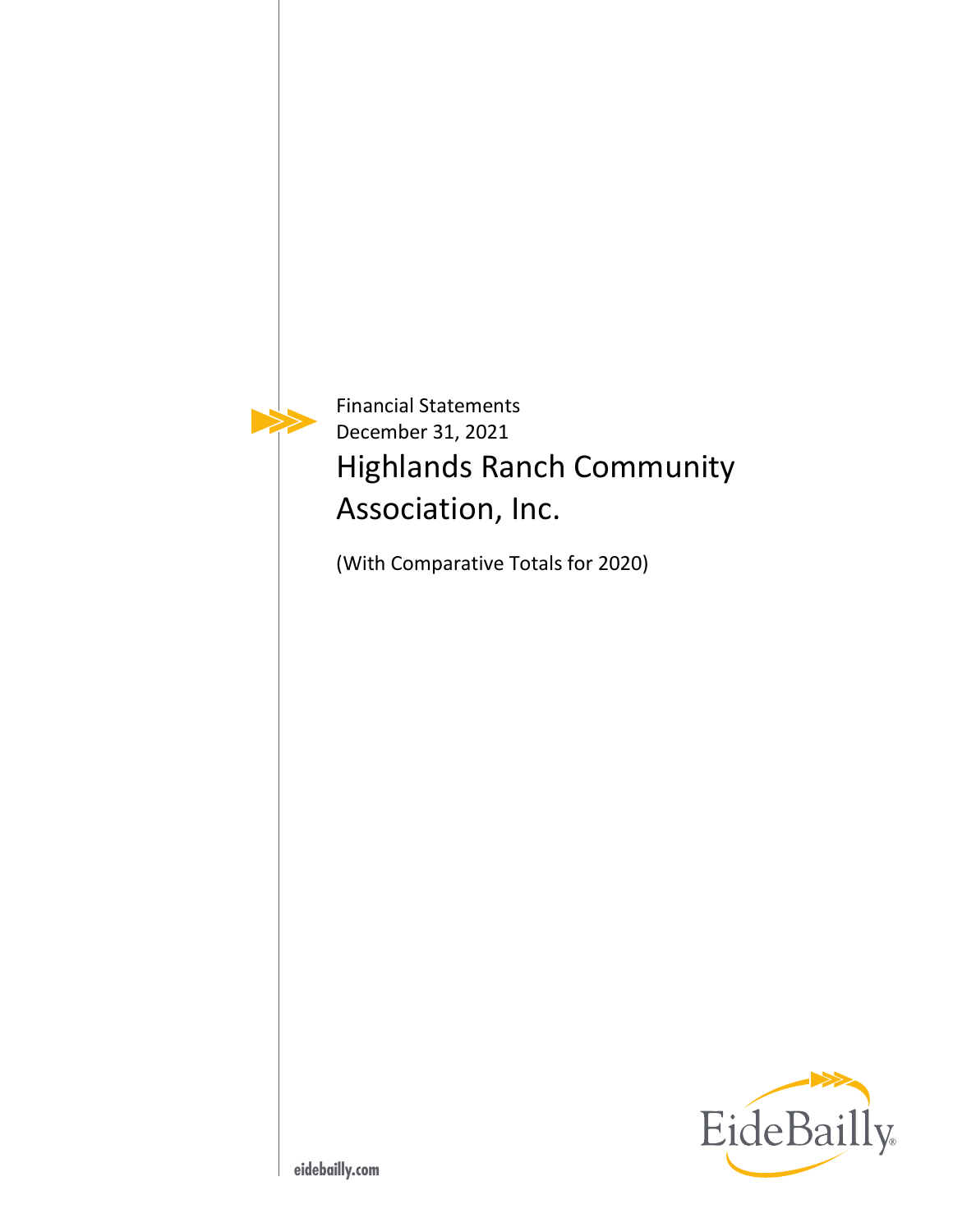| <b>Financial Statements</b> |  |
|-----------------------------|--|
|                             |  |
|                             |  |
|                             |  |
|                             |  |
|                             |  |
| Supplementary Information   |  |
|                             |  |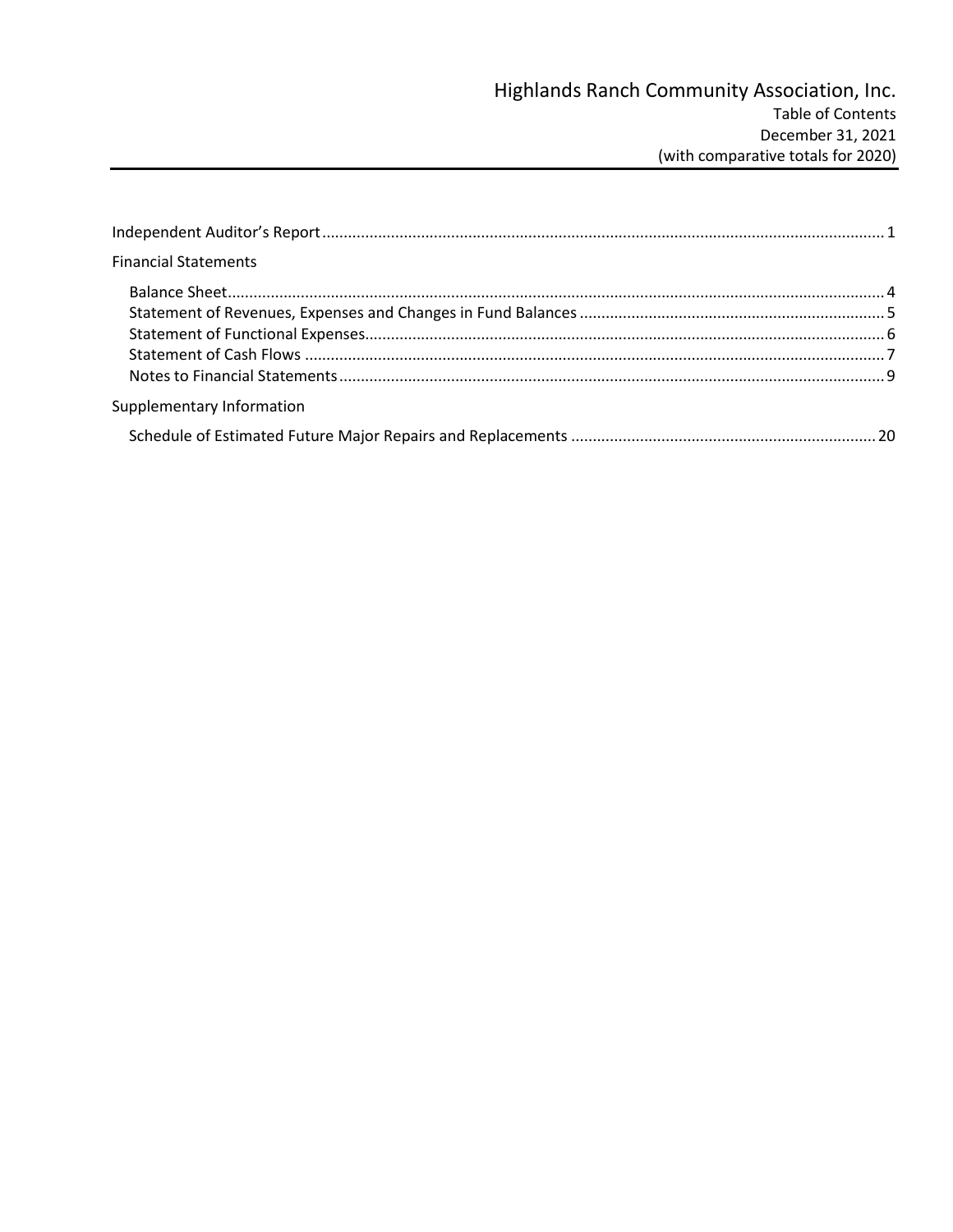

**CPAs & BUSINESS ADVISORS** 

#### **Independent Auditor's Report**

<span id="page-2-0"></span>To the Board of Directors Highlands Ranch Community Association, Inc. Highlands Ranch, Colorado

#### **Report on the Audit of the Financial Statements**

#### *Opinion*

We have audited the financial statements of Highlands Ranch Community Association, Inc. (the Association), which comprise the balance sheet as of December 31, 2021, and the related statements of revenues, expenses, and changes in fund balances, functional expense, and cash flows for the year then ended, and the related notes to the financial statements.

In our opinion, the financial statements referred to above present fairly, in all material respects, the financial position of the Association as of December 31, 2021, and the results of its operations and its cash flows for the year then ended in accordance with accounting principles generally accepted in the United States of America.

### *Basis for Opinion*

We conducted our audit in accordance with auditing standards generally accepted in the United States of America (GAAS). Our responsibilities under those standards are further described in the Auditor's Responsibilities for the Audit of the Financial Statements section of our report. We are required to be independent of the Association and to meet our other ethical responsibilities, in accordance with the relevant ethical requirements relating to our audit. We believe that the audit evidence we have obtained is sufficient and appropriate to provide a basis for our audit opinion.

#### *Responsibilities of Management for the Financial Statements*

Management is responsible for the preparation and fair presentation of these financial statements in accordance with accounting principles generally accepted in the United States of America; and for the design, implementation, and maintenance of internal control relevant to the preparation and fair presentation of financial statements that are free from material misstatement, whether due to fraud or error.

In preparing the financial statements, management is required to evaluate whether there are conditions or events, considered in the aggregate, that raise substantial doubt about the Association's ability to continue as a going concern for one year after the date that the financial statements are issued.

**What inspires you, inspires us. | eidebailly.com**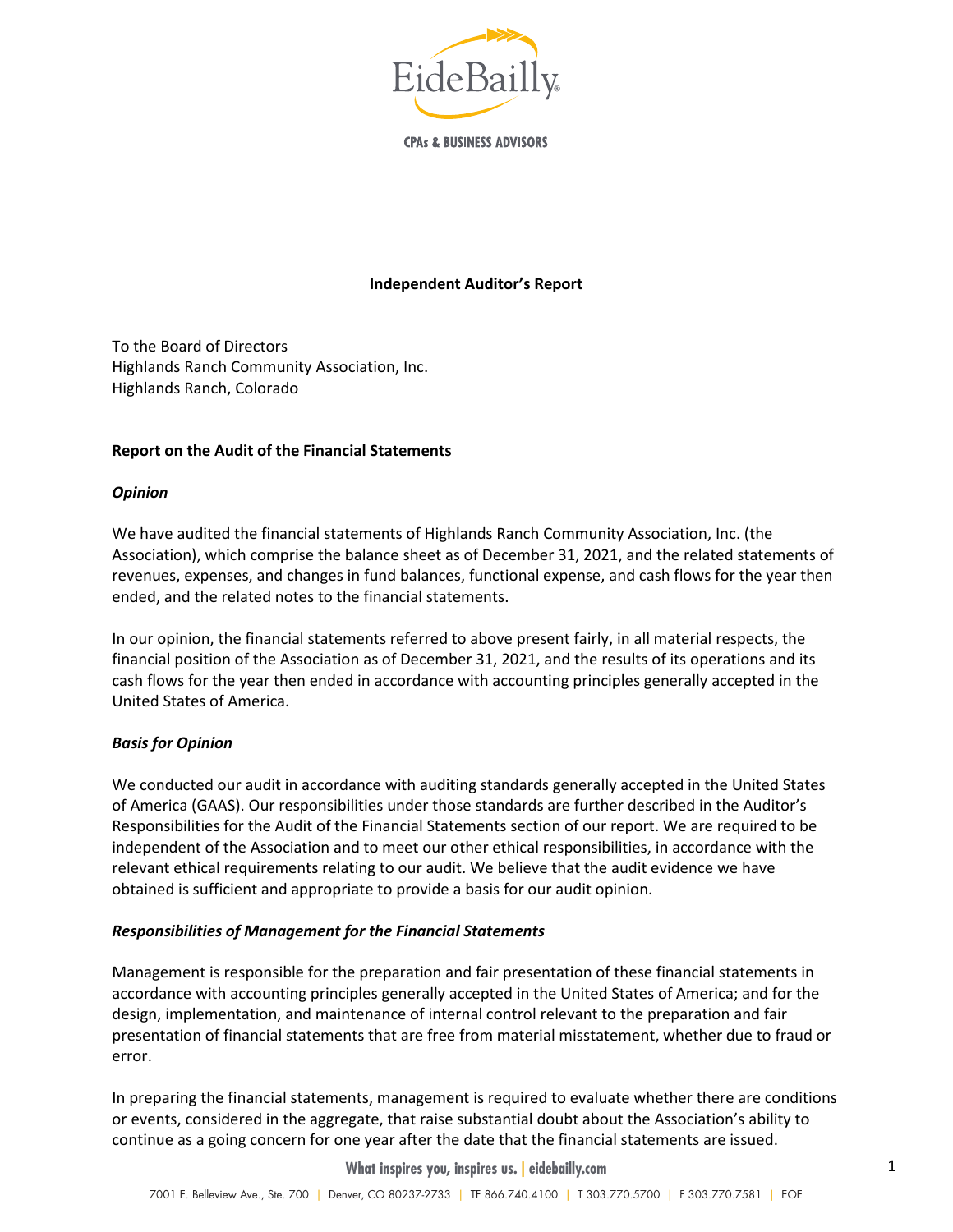## *Auditor's Responsibilities for the Audit of the Financial Statements*

Our objectives are to obtain reasonable assurance about whether the financial statements as a whole are free from material misstatement, whether due to fraud or error, and to issue an auditor's report that includes our opinion. Reasonable assurance is a high level of assurance but is not absolute assurance and therefore is not a guarantee that an audit conducted in accordance with GAAS will always detect a material misstatement when it exists. The risk of not detecting a material misstatement resulting from fraud is higher than for one resulting from error, as fraud may involve collusion, forgery, intentional omissions, misrepresentations, or the override of internal control. Misstatements are considered material if there is a substantial likelihood that, individually or in the aggregate, they would influence the judgment made by a reasonable user based on the financial statements.

In performing an audit in accordance with GAAS, we:

- Exercise professional judgment and maintain professional skepticism throughout the audit.
- Identify and assess the risks of material misstatement of the financial statements, whether due to fraud or error, and design and perform audit procedures responsive to those risks. Such procedures include examining, on a test basis, evidence regarding the amounts and disclosures in the financial statements.
- Obtain an understanding of internal control relevant to the audit in order to design audit procedures that are appropriate in the circumstances, but not for the purpose of expressing an opinion on the effectiveness of the Association's internal control. Accordingly, no such opinion is expressed.
- Evaluate the appropriateness of accounting policies used and the reasonableness of significant accounting estimates made by management, as well as evaluate the overall presentation of the financial statements.
- Conclude whether, in our judgment, there are conditions or events, considered in the aggregate, that raise substantial doubt about the Association's ability to continue as a going concern for a reasonable period of time.

We are required to communicate with those charged with governance regarding, among other matters, the planned scope and timing of the audit, significant audit findings, and certain internal control–related matters that we identified during the audit.

### **Disclaimer of Opinion on Required Supplementary Information**

Accounting principles generally accepted in the United States of America require that the schedule of estimated future major repairs and replacements on page 20 be presented to supplement the basic financial statements. Such information, although not a part of the basic financial statements, is required by the Financial Accounting Standards Board, who considers it to be an essential part of financial reporting for placing the basic financial statements in an appropriate operational, economic, or historical context. We have applied certain limited procedures to the required supplementary information in accordance with auditing standards generally accepted in the United States of America, which consisted of inquiries of management about the methods of preparing the information and comparing the information for consistency with management's responses to our inquiries, the basic financial statements, and other knowledge we obtained during our audit of the basic financial statements. We do not express an opinion or provide any assurance on the information because the limited procedures do not provide us with sufficient evidence to express an opinion or provide any assurance.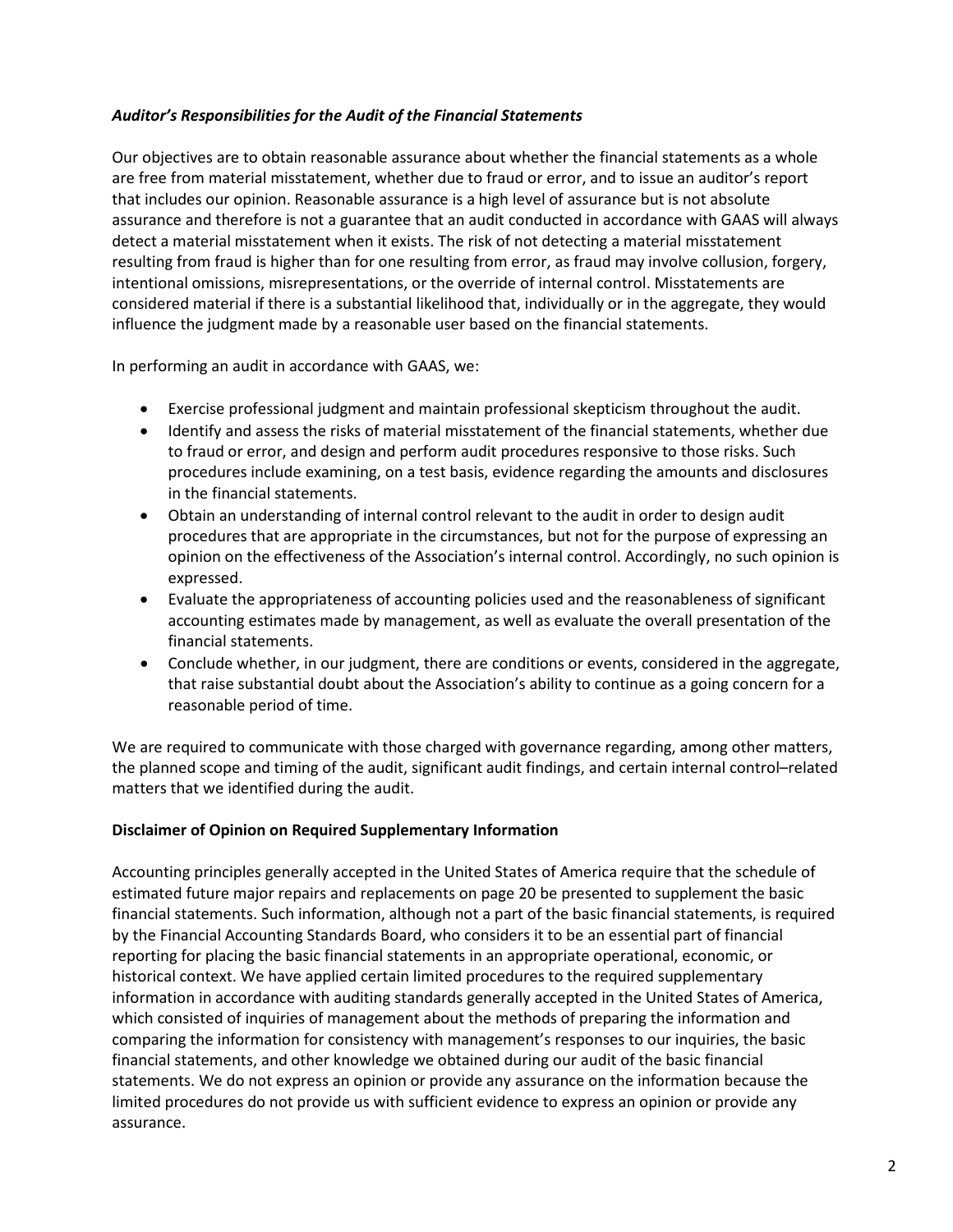#### **Report on Summarized Comparative Information**

We have previously audited the Association's 2020 financial statements, and we expressed an unmodified audit opinion on those audited financial statements in our report dated April 8, 2021. In our opinion, the summarized comparative information presented herein as of and for the year ended December 31, 2020 is consistent, in all material respects, with the audited financial statements from which it has been derived.

Gade Sailly LLP

Denver, Colorado March 22, 2022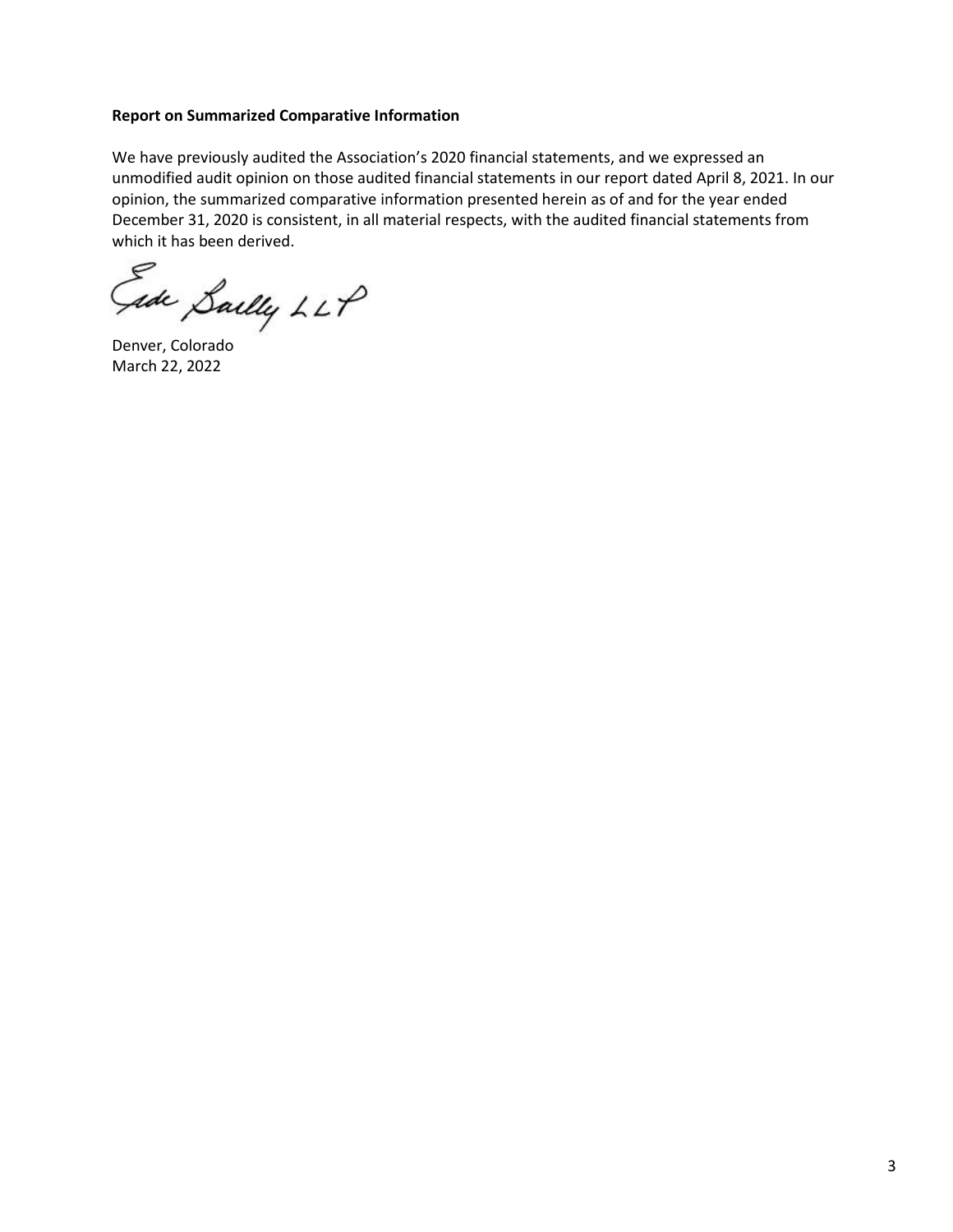# Highlands Ranch Community Association, Inc. Balance Sheet December 31, 2021

(with comparative totals for 2020)

<span id="page-5-1"></span><span id="page-5-0"></span>

|                                          |                 | Administrative Fund |                  |                          |              | <b>Recreation Fund</b> |                    |              |                | Totals       |               |
|------------------------------------------|-----------------|---------------------|------------------|--------------------------|--------------|------------------------|--------------------|--------------|----------------|--------------|---------------|
|                                          |                 |                     |                  |                          |              | Backcountry            | Backcountry        | Debt Service |                |              |               |
|                                          | Operating       | Reserves            | <b>OSCA Fund</b> | Operating                | Reserves     | Operating              | Reserves           | and Plant    | Eliminations   | 2021         | 2020          |
| Assets                                   |                 |                     |                  |                          |              |                        |                    |              |                |              |               |
| Cash and cash equivalents                | 4,235,294       | - \$                | 4,186,425<br>Ś.  | \$3,045,025              | \$           | 457,445                | -\$                | \$           | Ś              | \$11,924,189 | \$10,440,349  |
| Investments                              | 200,000         |                     | 663,556          | 362,185                  |              |                        |                    |              |                | 1,225,741    | 2,291,147     |
| Assessments receivable, net              | 21,515          |                     |                  | 145,468                  |              |                        |                    |              |                | 166,983      | 275,010       |
| Accounts receivable, other               | 7,677           |                     | 20,360           | 69,377                   | 7,461        | 2,590                  |                    | 1,551        |                | 109,016      | 82,536        |
| Prepaid expenses and other assets        | 63,473          |                     |                  | 321,946                  |              | 14,600                 |                    |              |                | 400,019      | 307,678       |
| Due from other funds                     | 46,970          |                     | 6,500            | 1,943,373                | 1,270        | 18,197                 |                    |              | (2,016,310)    |              |               |
| Right-of-use asset                       | 17,318          |                     |                  | 69,270                   |              |                        |                    |              |                | 86,588       | 70,909        |
| Assets designated for reserves:          |                 |                     |                  |                          |              |                        |                    |              |                |              |               |
| Cash and cash equivalents                |                 | 18.671              |                  |                          | 5,522,092    |                        | 83.029             |              |                | 5,623,792    | 3,301,608     |
| Investments                              |                 | 873,362             |                  |                          | 115,625      |                        | 131,732            |              |                | 1,120,719    | 447,175       |
| Interfund loan receivable                |                 |                     | 337,500          |                          |              |                        |                    |              | (337,500)      |              |               |
| Assets held for bond principal and       |                 |                     |                  |                          |              |                        |                    |              |                |              |               |
| interest payments:                       |                 |                     |                  |                          |              |                        |                    |              |                |              |               |
| Cash and cash equivalents                |                 |                     |                  |                          |              |                        |                    | 2,746,366    |                | 2,746,366    | 3,264,427     |
| Investments                              |                 |                     |                  |                          |              |                        |                    | 200,000      |                | 200,000      | 528,226       |
| Property, plant and equipment, net       |                 | 208,616             |                  |                          |              |                        | 538,230            | 33,012,926   |                | 33,759,772   | 35,415,683    |
| <b>Total assets</b>                      | 4,592,247       | \$1,100,649         | \$5,214,341      | \$5,956,644              | \$5,646,448  | \$<br>492,832          | $\zeta$<br>752,991 | \$35,960,843 | \$(2,353,810)  | \$57,363,185 | \$56,424,748  |
| Liabilities and Fund Balances            |                 |                     |                  |                          |              |                        |                    |              |                |              |               |
| Liabilities                              |                 |                     |                  |                          |              |                        |                    |              |                |              |               |
| Accounts payable and accrued expenses    | 101,587<br>Ŝ.   | - \$                | Ŝ.               | 209,217<br>Ŝ.            | 36,868<br>Ŝ. | Ŝ.<br>127,267          | -Ś<br>1,013        | -Ś<br>43,359 | Ŝ.             | 519,311<br>Ś | Ŝ.<br>547,384 |
| Accrued payroll and related items        | 116,885         |                     |                  | 558,143                  |              | 18,192                 |                    |              |                | 693,220      | 698,517       |
| Assessments paid in advance              | 597,434         |                     |                  | 1,780,013                |              |                        |                    |              | $\overline{a}$ | 2,377,447    | 2,773,945     |
| Deferred revenue                         | 1,517           |                     |                  | 994,835                  |              | 55,817                 |                    |              |                | 1,052,169    | 718,356       |
| Due to other funds                       | 1,913,683       |                     |                  | 48,419                   | 320          | 52,176                 |                    | 1,712        | (2,016,310)    |              |               |
| Lease liability                          | 16,255          |                     |                  | 65,022                   |              |                        |                    |              |                | 81,277       | 64,460        |
| Interfund loan payable                   |                 |                     |                  |                          | 337,500      |                        |                    |              | (337,500)      |              |               |
| Bonds payable, net                       |                 |                     |                  | $\overline{\phantom{a}}$ |              |                        |                    | 8,519,430    |                | 8,519,430    | 10,808,315    |
| <b>Total liabilities</b>                 | 2,747,361       |                     |                  | 3,655,649                | 374,688      | 253,452                | 1,013              | 8,564,501    | (2,353,810)    | 13,242,854   | 15,610,977    |
| Fund Balances Without Donor Restrictions |                 |                     |                  |                          |              |                        |                    |              |                |              |               |
| Undesignated                             | 1,605,836       |                     | 4,876,841        | 2,300,995                |              | 239,380                |                    | (161)        |                | 9,022,891    | 7,418,938     |
| Invested in property, plant and          |                 |                     |                  |                          |              |                        |                    |              |                |              |               |
| equipment, net of related debt           |                 | 208,616             |                  |                          |              |                        | 538,230            | 24,450,137   |                | 25,196,983   | 24,553,372    |
| Designated for special projects          | 239,050         |                     |                  |                          |              |                        |                    |              |                | 239,050      | 1,559,842     |
| Designated for reserves                  |                 | 892,033             | 337,500          |                          | 5,271,760    |                        | 213,748            |              |                | 6,715,041    | 3,488,966     |
| Held for bond principal and              |                 |                     |                  |                          |              |                        |                    |              |                |              |               |
| interest payments                        |                 |                     |                  |                          |              |                        |                    | 2,946,366    |                | 2,946,366    | 3,792,653     |
| <b>Total fund balances</b>               | 1,844,886       | 1,100,649           | 5,214,341        | 2,300,995                | 5,271,760    | 239,380                | 751,978            | 27,396,342   |                | 44,120,331   | 40,813,771    |
| Total liabilities and fund balances      | 4,592,247<br>S. | \$1,100,649         | \$5,214,341      | \$5,956,644              | \$5,646,448  | Ŝ.<br>492,832          | \$<br>752,991      | \$35,960,843 | \$(2,353,810)  | \$57,363,185 | \$56,424,748  |

#### See Notes to Financial Statements 4

ֺ֝֡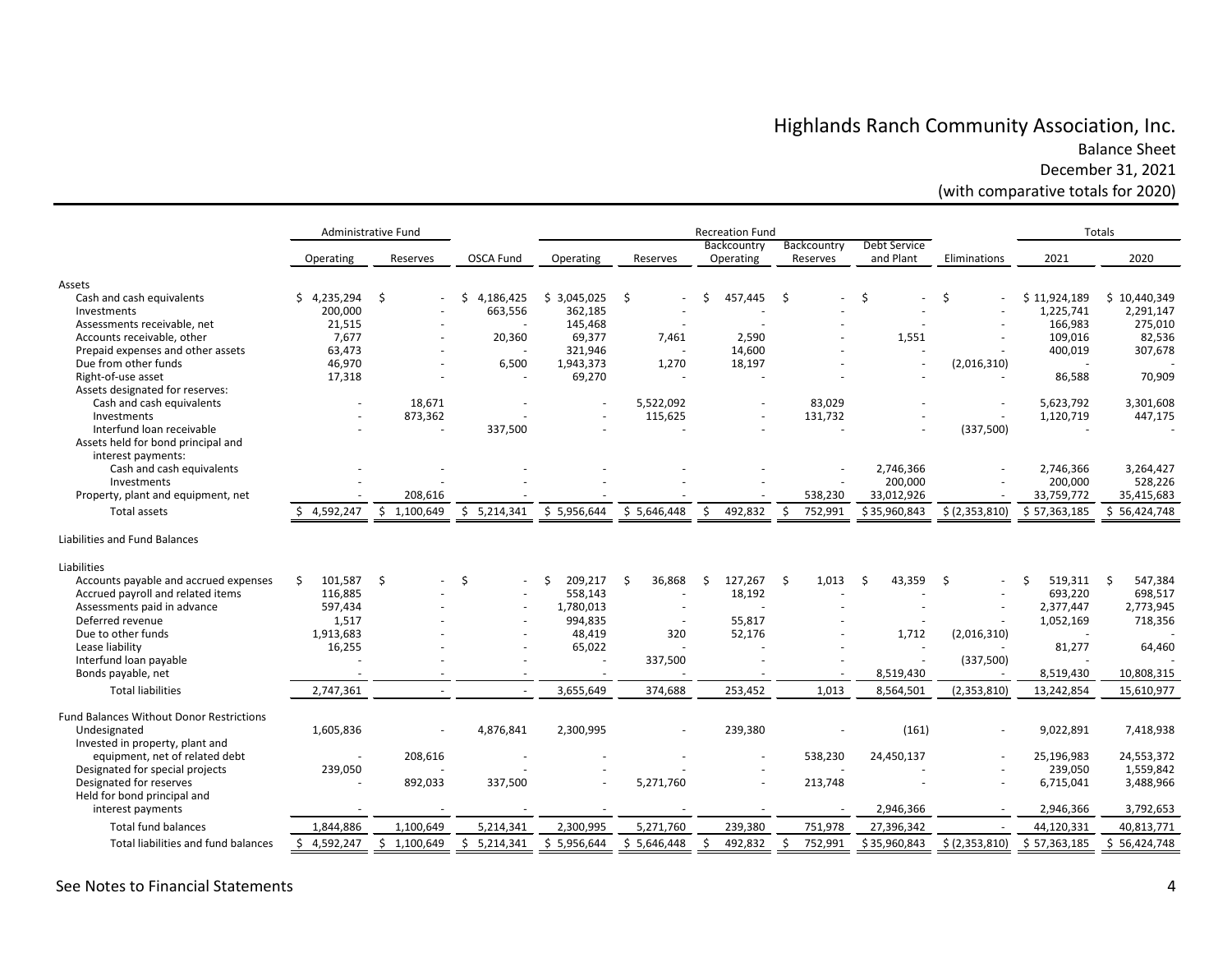# Highlands Ranch Community Association, Inc. Statement of Revenues, Expenses and Changes in Fund Balances Year Ended December 31, 2021 (with comparative totals for 2020)

<span id="page-6-0"></span>

|                                               | Administrative Fund |                 |                 |                 |             | <b>Recreation Fund</b> |              |              |              |              | Totals       |
|-----------------------------------------------|---------------------|-----------------|-----------------|-----------------|-------------|------------------------|--------------|--------------|--------------|--------------|--------------|
|                                               |                     |                 |                 |                 |             | Backcountry            | Backcountry  | Debt Service |              |              |              |
|                                               | Operating           | Reserves        | OSCA Fund       | Operating       | Reserves    | Operating              | Reserves     | and Plant    | Eliminations | 2021         | 2020         |
| <b>Without Donor Restrictions</b>             |                     |                 |                 |                 |             |                        |              |              |              |              |              |
| Revenues                                      |                     |                 |                 |                 |             |                        |              |              |              |              |              |
| Homeowner assessments and fees                | \$3,369,990         | Ŝ.              | Ŝ.              | \$16,853,999    | - \$        | \$                     | \$           | Ŝ.           | \$<br>٠      | \$20,223,989 | \$20,011,860 |
| Recreation programs                           |                     |                 |                 | 4,740,553       |             | 802,666                |              |              |              | 5,543,219    | 3,658,625    |
| Facility operations                           |                     |                 |                 | 688,680         |             | 6,904                  |              |              | (66, 283)    | 629,301      | 414,078      |
| Community events                              | 226,865             |                 |                 | 20,500          |             |                        |              |              |              | 247,365      | 182,045      |
| Management fee                                | 389,240             |                 |                 | 136,740         |             |                        |              |              | (525,980)    |              |              |
| Grant revenue - CARES Act                     |                     |                 |                 |                 |             |                        |              |              |              |              | 285,426      |
| Interest and other revenue                    | 149,089             | 1,921           | 22,745          | 42,298          | 6,786       | 58,976                 | 593          | 6,646        | (1,936)      | 287,118      | 368,235      |
| Total revenues                                | 4,135,184           | 1,921           | 22,745          | 22,482,770      | 6,786       | 868,546                | 593          | 6,646        | (594, 199)   | 26,930,992   | 24,920,269   |
| Expenses                                      |                     |                 |                 |                 |             |                        |              |              |              |              |              |
| Salaries, employee benefits and taxes         | 1,672,085           |                 |                 | 10,646,481      |             | 883,521                |              |              | ä,           | 13,202,087   | 12,555,501   |
| Supplies and contract labor                   | 153,914             |                 |                 | 1,322,272       |             | 220,712                |              |              |              | 1,696,898    | 915,118      |
| Professional services                         | 488,748             |                 |                 | 395,119         |             | 8                      |              |              |              | 883,875      | 764,409      |
| Community advertising and marketing           | 10,873              |                 |                 | 57,078          |             |                        |              |              |              | 67,951       | 52,052       |
| Information technology                        | 205,801             |                 |                 | 488,215         |             |                        |              |              |              | 694,016      | 546,363      |
| Office expenses                               | 199,473             | 5,055           |                 | 465,784         |             | 4,310                  | 18           |              |              | 674,640      | 560,256      |
| Insurance                                     | 75,710              |                 |                 | 385,568         |             | 38,344                 |              |              |              | 499,622      | 340,107      |
| Depreciation                                  |                     | 60,383          |                 |                 |             |                        | 126,656      | 2,579,494    |              | 2,766,533    | 2,908,282    |
| Interest                                      |                     |                 |                 |                 | 1,936       |                        |              | 667,566      | (1,936)      | 667,566      | 964,577      |
| Occupancy and utilities                       | 69,052              |                 |                 | 1,933,760       |             | 41,997                 |              |              | (66, 283)    | 1,978,526    | 1,614,047    |
| Conferences, meetings and travel              | 30,987              |                 |                 | 11,798          |             | 22,153                 |              |              |              | 64,938       | 65,247       |
| Management fee                                | 136,740             |                 |                 | 389,240         |             |                        |              |              | (525,980)    |              |              |
| Other operating expenses                      | 101,159             |                 |                 | 22,632          |             | 9,060                  |              |              |              | 132,851      | 84,787       |
| Total expenses                                | 3,144,542           | 65,438          |                 | 16,117,947      | 1,936       | 1,220,105              | 126,674      | 3,247,060    | (594, 199)   | 23,329,503   | 21,370,746   |
| Losses                                        |                     |                 |                 |                 |             |                        |              |              |              |              |              |
| Loss on asset disposal                        |                     | (34, 419)       |                 |                 |             |                        | (66, 550)    | (193, 960)   |              | (294, 929)   | (91, 631)    |
| <b>Total losses</b>                           | $\sim$              | (34, 419)       |                 |                 |             |                        | (66, 550)    | (193, 960)   |              | (294, 929)   | (91, 631)    |
| Excess (Deficiency) of Revenues Over Expenses | 990,642             | (97, 936)       | 22,745          | 6,364,823       | 4,850       | (351, 559)             | (192, 631)   | (3,434,374)  |              | 3,306,560    | 3,457,892    |
| Transfers                                     | (652, 922)          | 652,922         | (187, 980)      | (5, 174, 025)   | 1,256,917   | 447,692                | 190,288      | 3,467,108    |              |              |              |
| Change in Fund Balance                        | 337,720             | 554,986         | (165, 235)      | 1,190,798       | 1,261,767   | 96,133                 | (2, 343)     | 32,734       |              | 3,306,560    | 3,457,892    |
| Fund Balance, Beginning of Year               | 1,507,166           | 545,663         | 5,379,576       | 1,110,197       | 4,009,993   | 143,247                | 754,321      | 27,363,608   |              | 40,813,771   | 37,355,879   |
| Fund Balance, End of Year                     | 1,844,886           | 1,100,649<br>Ŝ. | 5,214,341<br>Ś. | 2,300,995<br>Ś. | \$5,271,760 | 239,380<br>\$          | 751,978<br>Ś | \$27,396,342 | $\zeta$      | \$44,120,331 | \$40,813,771 |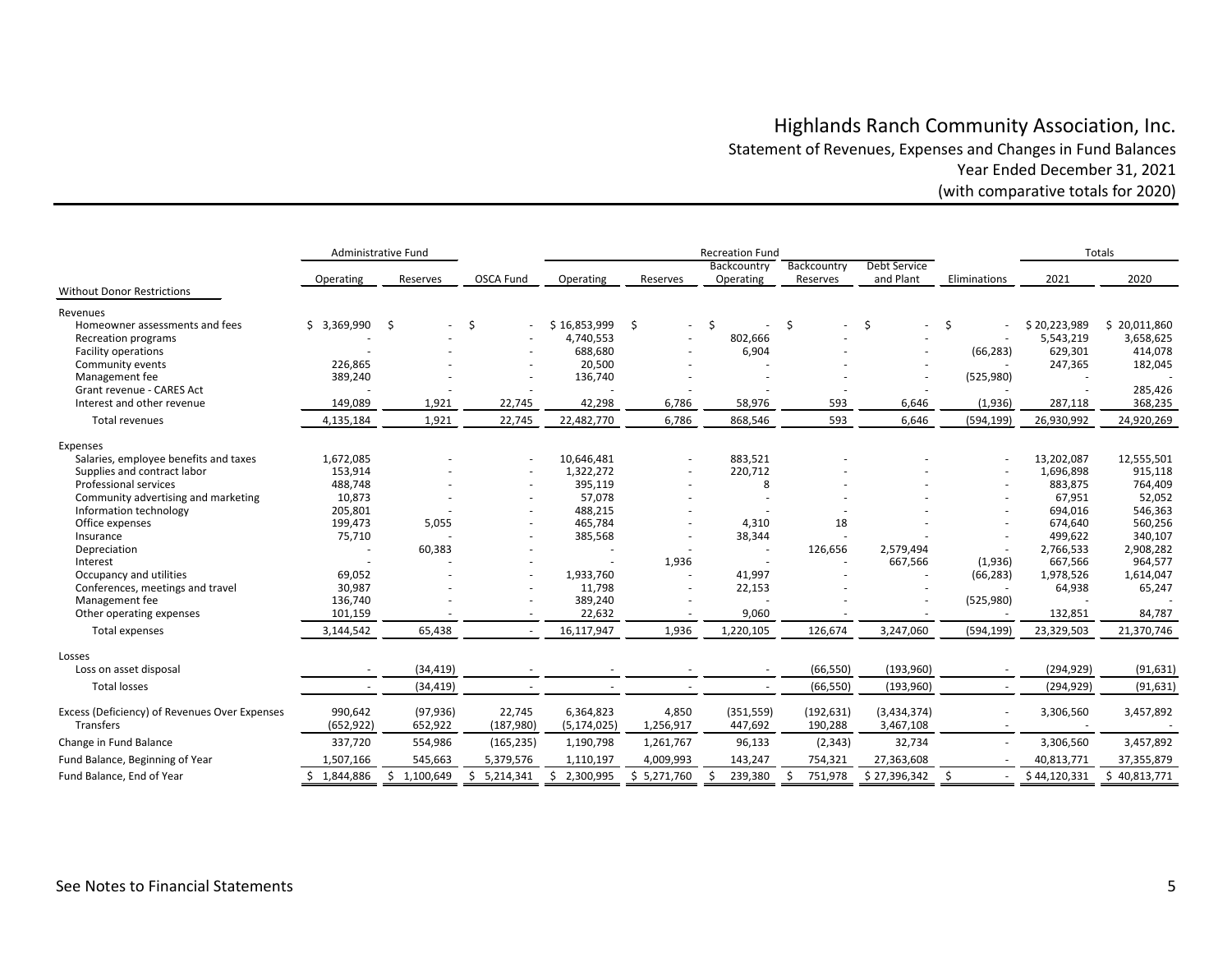<span id="page-7-0"></span>

|                                       | Recreation and<br>Community<br>Management<br>and General<br>Programs<br>Total |    |           |    | 2020       |                  |
|---------------------------------------|-------------------------------------------------------------------------------|----|-----------|----|------------|------------------|
| Salaries, employee benefits and taxes | \$<br>11,530,003                                                              | \$ | 1,672,084 | \$ | 13,202,087 | \$<br>12,555,501 |
| Supplies and contract labor           | 1,542,985                                                                     |    | 153,913   |    | 1,696,898  | 915,118          |
| <b>Professional services</b>          | 395,126                                                                       |    | 488,749   |    | 883,875    | 764,409          |
| Community advertising and marketing   | 57,077                                                                        |    | 10,874    |    | 67,951     | 52,052           |
| Information technology                | 488,215                                                                       |    | 205,801   |    | 694,016    | 546,363          |
| Office expenses                       | 470,111                                                                       |    | 204,529   |    | 674,640    | 560,256          |
| Insurance                             | 423,912                                                                       |    | 75,710    |    | 499,622    | 340,107          |
| Depreciation                          | 2,706,075                                                                     |    | 60,458    |    | 2,766,533  | 2,908,282        |
| Interest                              | 667,566                                                                       |    |           |    | 667,566    | 964,577          |
| Occupancy and utilities               | 1,975,759                                                                     |    | 2,767     |    | 1,978,526  | 1,614,047        |
| Conferences, meetings and travel      | 33,951                                                                        |    | 30,987    |    | 64,938     | 65,247           |
| Other operating expenses              | 31,692                                                                        |    | 101,159   |    | 132,851    | 84,787           |
| Total expenses                        | 20,322,472                                                                    |    | 3,007,031 |    | 23,329,503 | 21,370,746       |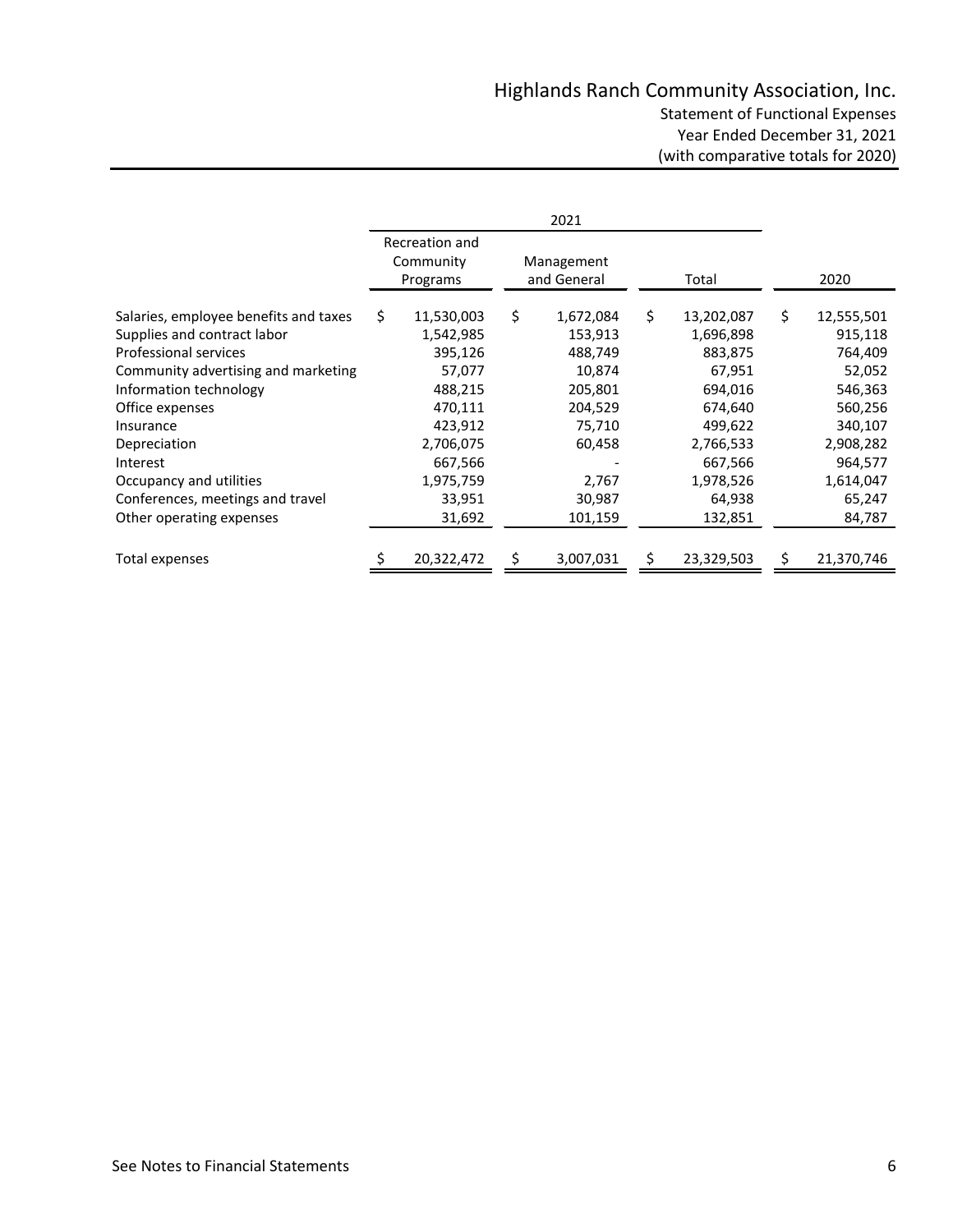# Highlands Ranch Community Association, Inc. Statement of Cash Flows Year Ended December 31, 2021 (with comparative totals for 2020)

<span id="page-8-0"></span>

|                                                                                       | Administrative Fund |                |                          |                     |                | <b>Recreation Fund</b>   |               |                          | Totals             |                       |  |  |
|---------------------------------------------------------------------------------------|---------------------|----------------|--------------------------|---------------------|----------------|--------------------------|---------------|--------------------------|--------------------|-----------------------|--|--|
|                                                                                       |                     |                |                          |                     |                | Backcountry              | Backcountry   | Debt Service             |                    |                       |  |  |
|                                                                                       | Operating           | Reserves       | <b>OSCA Fund</b>         | Operating           | Reserves       | Operating                | Reserves      | and Plant                | 2021               | 2020                  |  |  |
| <b>Operating Activities</b><br>Excess (deficiency) of revenues over expenses          | 990,642             | Ś<br>(97, 936) | 22,745<br>Ŝ              | \$6,364,823         | Ś<br>4,850     | (351, 559)<br>\$         | \$ (192, 631) | \$ (3,434,374)           | 3,306,560<br>S.    | \$3,457,892           |  |  |
| Adjustment to reconcile excess (deficiency) of revenues                               |                     |                |                          |                     |                |                          |               |                          |                    |                       |  |  |
| over expenses to net cash from (used for) operating                                   |                     |                |                          |                     |                |                          |               |                          |                    |                       |  |  |
| activities                                                                            |                     |                |                          |                     |                |                          |               |                          |                    |                       |  |  |
| Depreciation expense                                                                  |                     | 60,383         |                          |                     |                |                          | 126,656       | 2,579,494                | 2,766,533          | 2,908,282             |  |  |
| Loss on asset disposal                                                                |                     | 34,419         |                          |                     |                | $\overline{\phantom{a}}$ | 66,550        | 193,960                  | 294,929            | 91,631                |  |  |
| Interest expense attributable to amortization of                                      |                     |                |                          |                     |                |                          |               |                          |                    |                       |  |  |
| bond issuance costs                                                                   |                     |                |                          |                     |                |                          |               | 31,115                   | 31,115             | 45,095                |  |  |
| Bad debt expense                                                                      | 8,353               |                |                          |                     |                |                          |               |                          | 8,353              | 13,166                |  |  |
| Principal payments on leases                                                          | (10, 942)           |                | $\overline{a}$           | (43, 767)           |                |                          |               | $\sim$                   | (54, 709)          | (55, 927)             |  |  |
| (Increase) decrease in operating assets                                               |                     |                |                          |                     |                |                          |               |                          |                    |                       |  |  |
| Assessments receivable, net                                                           | (28, 115)           |                | $\overline{\phantom{a}}$ | 127,789             |                |                          |               |                          | 99,674             | 25,420                |  |  |
| Accounts receivable, other                                                            | (6, 911)            |                | (1)                      | (21, 212)           | $\overline{2}$ | 369                      |               | 1,273                    | (26, 480)          | 49,164                |  |  |
| Prepaid expenses and other assets                                                     | (24, 161)           |                |                          | (68, 723)           |                | 216                      | 327           |                          | (92, 341)          | (23, 013)             |  |  |
| Right-of-use asset                                                                    | 11,169              |                |                          | 44,678              |                |                          |               |                          | 55,847             | 53,605                |  |  |
| Increase (decrease) in operating liabilities<br>Accounts payable and accrued expenses |                     |                |                          |                     |                |                          |               |                          |                    |                       |  |  |
| Accrued payroll and related items                                                     | 30,876<br>(15, 110) | (4, 542)       | (3,654)                  | (28, 588)<br>10,933 | 4,765          | 21,177<br>(1, 120)       | 686           | 5,788                    | 26,508<br>(5, 297) | (109, 239)<br>108,663 |  |  |
| Assessments paid in advance                                                           | 198,541             |                |                          | (595,039)           |                |                          |               |                          | (396, 498)         | 1,016,674             |  |  |
| Deferred revenue                                                                      | (25, 955)           |                |                          | 359,768             |                |                          |               |                          | 333,813            | (144, 729)            |  |  |
|                                                                                       |                     |                |                          |                     |                |                          |               |                          |                    |                       |  |  |
| Net Cash from (used for) Operating Activities                                         | 1,128,387           | (7,676)        | 19,090                   | 6,150,662           | 9,617          | (330, 917)               | 1,588         | (622, 744)               | 6,348,007          | 7,436,684             |  |  |
| <b>Investing Activities</b>                                                           |                     |                |                          |                     |                |                          |               |                          |                    |                       |  |  |
| Net sales (purchases) of investments                                                  | (200,000)           | (672, 877)     | 1,269,086                | (3,680)             | (4, 384)       |                          | 3,717         | 328,226                  | 720,088            | 2,451,462             |  |  |
| Purchases of property and equipment                                                   |                     | (15, 112)      |                          |                     |                |                          | (32,061)      | (1,358,378)              | (1,405,551)        | (1,696,225)           |  |  |
| Net Cash from (used for) Investing Activities                                         | (200,000)           | (687, 989)     | 1,269,086                | (3,680)             | (4, 384)       |                          | (28, 344)     | (1,030,152)              | (685, 463)         | 755,237               |  |  |
|                                                                                       |                     |                |                          |                     |                |                          |               |                          |                    |                       |  |  |
| <b>Financing Activities</b>                                                           |                     |                |                          |                     |                |                          |               |                          |                    |                       |  |  |
| Payment of accounts payable for property and equipment                                |                     | (38, 156)      |                          |                     |                |                          |               | (16, 425)                | (54, 581)          | (57, 559)             |  |  |
| Bond principal payments<br>Net borrowing and transfers among funds                    |                     | 610,740        |                          |                     |                |                          |               | (2,320,000)<br>3,471,260 | (2,320,000)        | (4,310,001)           |  |  |
|                                                                                       | (488,961)           |                | 106,414                  | (5, 298, 354)       | 1,106,563      | 452,943                  | 39,395        |                          |                    |                       |  |  |
| Net Cash from (used for) Financing Activities                                         | (488,961)           | 572,584        | 106,414                  | (5, 298, 354)       | 1,106,563      | 452,943                  | 39,395        | 1,134,835                | (2,374,581)        | (4,367,560)           |  |  |
| Net Change in Cash, Cash Equivalents, and Restricted Cash                             | 439,426             | (123,081)      | 1,394,590                | 848,628             | 1,111,796      | 122,026                  | 12,639        | (518,061)                | 3,287,963          | 3,824,361             |  |  |
| Cash, Cash Equivalents, and Restricted Cash, Beginning of Year                        | 3,795,868           | 141,752        | 2,791,835                | 2,196,397           | 4,410,296      | 335,419                  | 70,390        | 3,264,427                | 17,006,384         | 13,182,023            |  |  |
|                                                                                       |                     |                |                          |                     |                |                          |               |                          |                    |                       |  |  |
| Cash, Cash Equivalents, and Restricted Cash, End of Year                              | \$4,235,294         | Ś.<br>18,671   | \$4,186,425              | \$3,045,025         | \$5,522,092    | \$<br>457,445            | Ś<br>83,029   | Ś.<br>2,746,366          | \$20,294,347       | \$17,006,384          |  |  |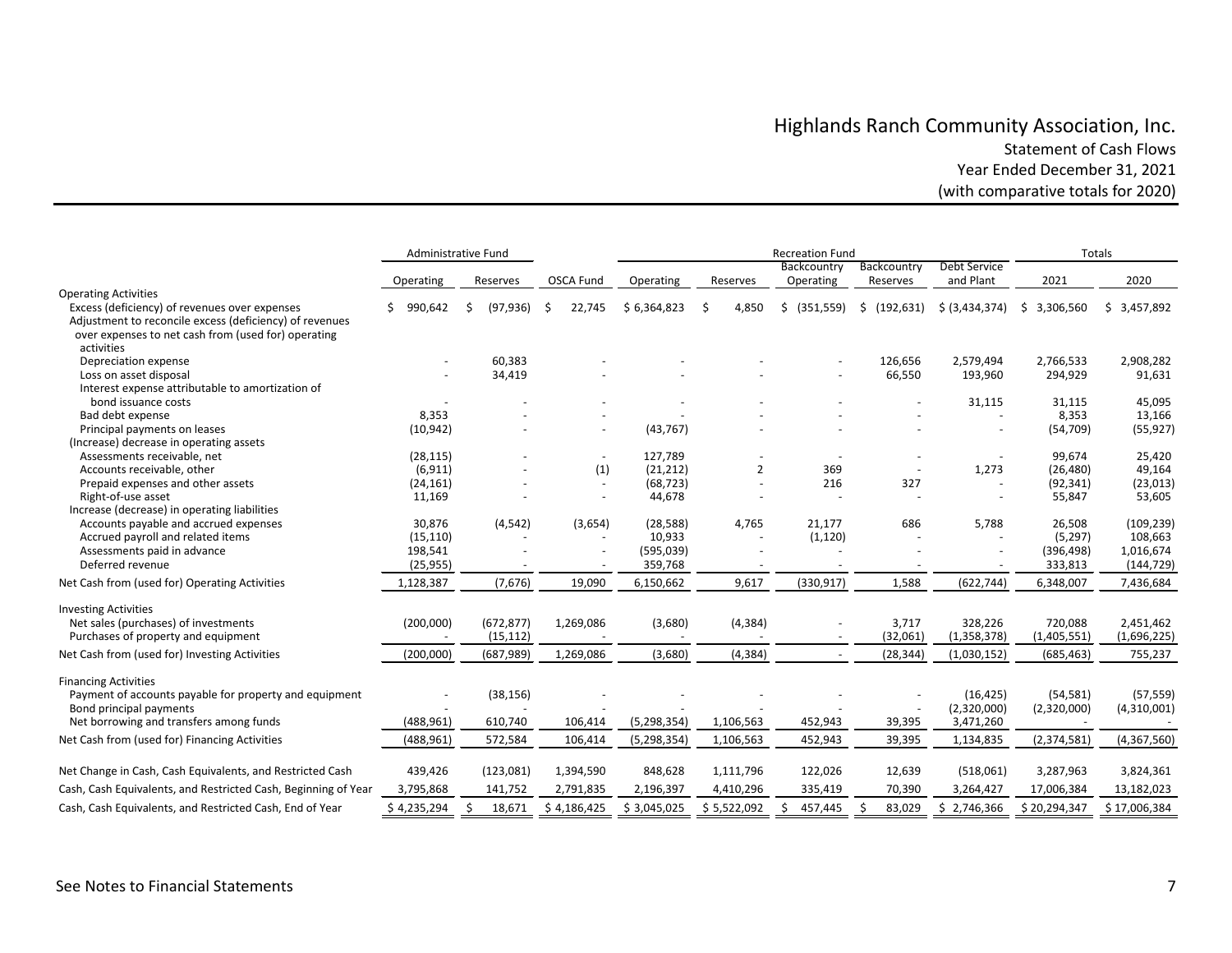# Highlands Ranch Community Association, Inc. Statement of Cash Flows Year Ended December 31, 2021 (with comparative totals for 2020)

|                                                                                                                           | Administrative Fund |             |          | <b>Recreation Fund</b> |   |             |             |               |                                     |  |                         | Totals |                           |  |                           |  |                           |
|---------------------------------------------------------------------------------------------------------------------------|---------------------|-------------|----------|------------------------|---|-------------|-------------|---------------|-------------------------------------|--|-------------------------|--------|---------------------------|--|---------------------------|--|---------------------------|
|                                                                                                                           |                     | Operating   | Reserves | OSCA Fund              |   | Operating   | Reserves    |               | Backcountry<br>Operating            |  | Backcountry<br>Reserves |        | Debt Service<br>and Plant |  | 2021                      |  | 2020                      |
| Cash and cash equivalents<br>Cash and cash equivalents designated for reserves<br>Cash and cash equivalents held for bond |                     | \$4,235,294 | 18,671   | \$4,186,425            |   | \$3,045,025 | 5,522,092   |               | 457,445<br>$\overline{\phantom{a}}$ |  | 83,029                  |        |                           |  | \$11,924,189<br>5,623,792 |  | \$10,440,349<br>3,301,608 |
| principal and interest payments<br>Total cash, cash equivalents, and restricted cash                                      |                     | \$4,235,294 | 18,671   | \$4,186,425            |   | \$3,045,025 | \$5,522,092 | $\mathcal{P}$ | 457,445                             |  | 83,029                  |        | 2,746,366<br>\$2,746,366  |  | 2,746,366<br>\$20,294,347 |  | 3,264,427<br>\$17,006,384 |
| Supplemental Disclosure of Cash Flow Information<br>Cash paid during the year for interest                                |                     |             |          |                        |   |             |             |               |                                     |  |                         |        | 647,955                   |  | 647,955                   |  | 944,166                   |
| Cash paid during the year for leases                                                                                      |                     | 11,713      |          |                        |   | 46,851      |             |               |                                     |  |                         |        |                           |  | 58,564                    |  | 57,068                    |
| Supplemental Disclosure of Non-cash Investing Activity<br>Property and equipment purchases included in                    |                     |             |          |                        |   |             |             |               |                                     |  |                         |        |                           |  |                           |  |                           |
| accounts payable<br>Right-of-use assets obtained in exchange for                                                          |                     |             |          |                        |   |             |             |               |                                     |  |                         |        |                           |  |                           |  | 54,581                    |
| lease liabilities                                                                                                         |                     | 14,305      |          |                        | S | 57,221      |             |               |                                     |  |                         |        |                           |  | 71,526                    |  | 33,624                    |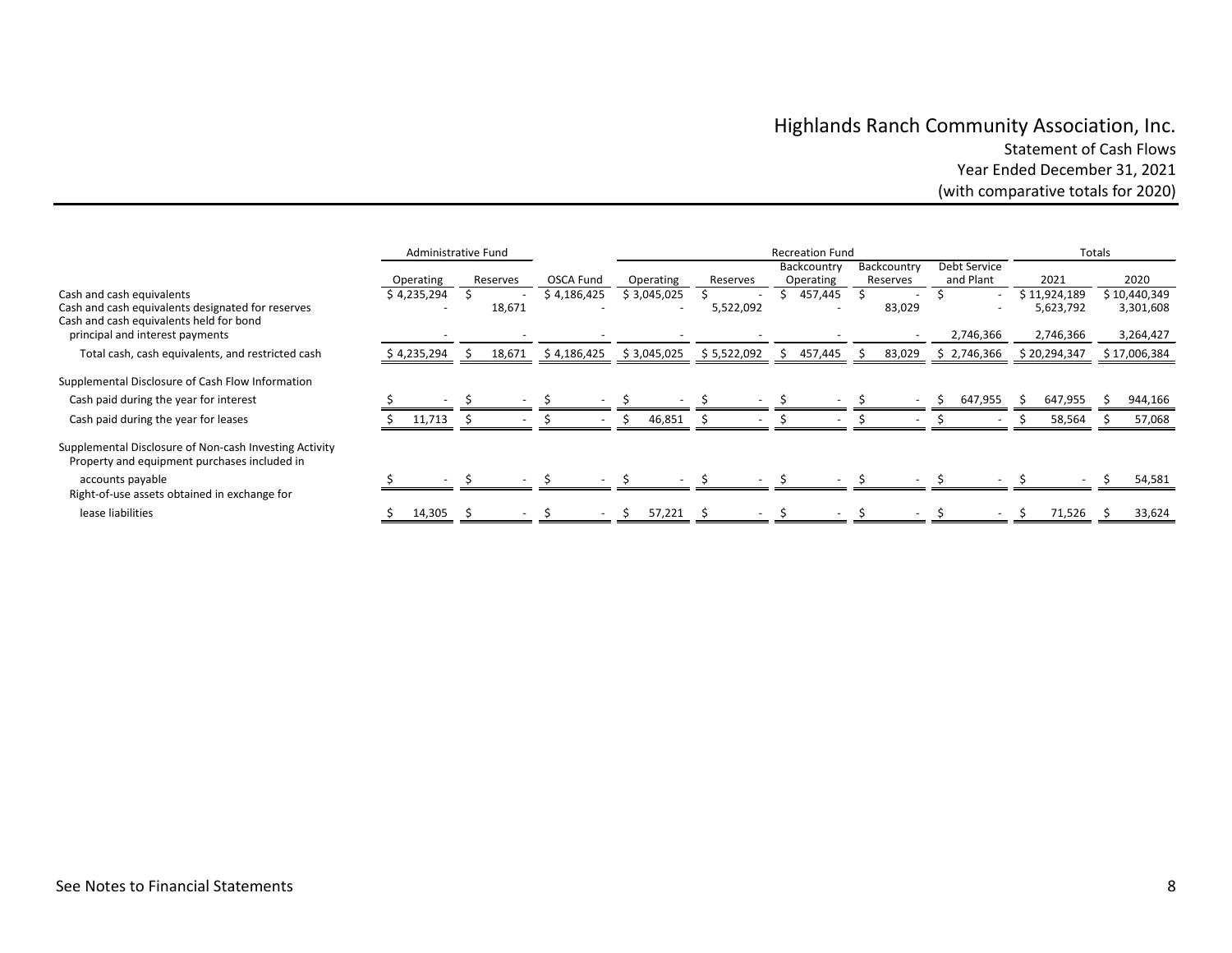# <span id="page-10-0"></span>**Note 1 - Principal Activity and Significant Accounting Policies**

## **Organization**

Highlands Ranch Community Association, Inc. (the Association, we, us, our) was incorporated in September 1981 as a nonprofit corporation to enhance the quality and value of all property that becomes part of the Community Association Area, to act as manager of Association-owned properties, and to perform functions for the benefit of owners of privately owned sites within the Community Association Area. The Community Association Area, located in what is known as Highlands Ranch, contains approximately 22,000 acres located in Douglas County, Colorado. As of December 31, 2021, the membership consisted of approximately 31,800 privately owned sites.

The Association owns and operates four recreation centers, providing year-round youth and adult fitness programs and educational opportunities, administers architectural control and covenant enforcement activities, manages the Backcountry Wilderness Area (the Backcountry), and normally hosts over 100 community events per year, but the number of events during 2021 were restricted due to the world-wide coronavirus pandemic.

### **Comparative Financial Information**

The accompanying financial statements include certain prior-year summarized comparative information in total, but not by fund. Such information does not include sufficient detail to constitute a presentation in conformity with accounting principles generally accepted in the United States of America (GAAP). Accordingly, such information should be read in conjunction with the Association's audited financial statements for the year ended December 31, 2020, from which the summarized information was derived.

## **Fund Accounting**

We have elected certain guidelines for governing our financial activities. To ensure observance of limitations and restrictions on the use of financial resources, we maintain our accounts using fund accounting. Financial resources are classified for accounting and reporting purposes in the financial statements in the following funds and subsidiary funds established according to their nature and purpose:

- Administrative Fund
	- Operating Fund
	- Reserve Fund
- Open Space Conservation Agreement Fund (OSCA Fund)
- Recreation Fund
	- Operating Fund
	- Reserve Fund
	- Backcountry Operating Fund
	- Backcountry Reserve Fund
	- Debt Service and Plant Fund

Operating funds account for all current operating transactions of the Association. Reserve funds are accumulated in separate bank accounts to provide for the future repair and replacement of common areas. The debt service and plant fund accounts for the recreational property and equipment and related debt. The OSCA fund accounts for all transactions related to the agreement with Shea Homes Limited Partnership (Shea Homes), the declarant.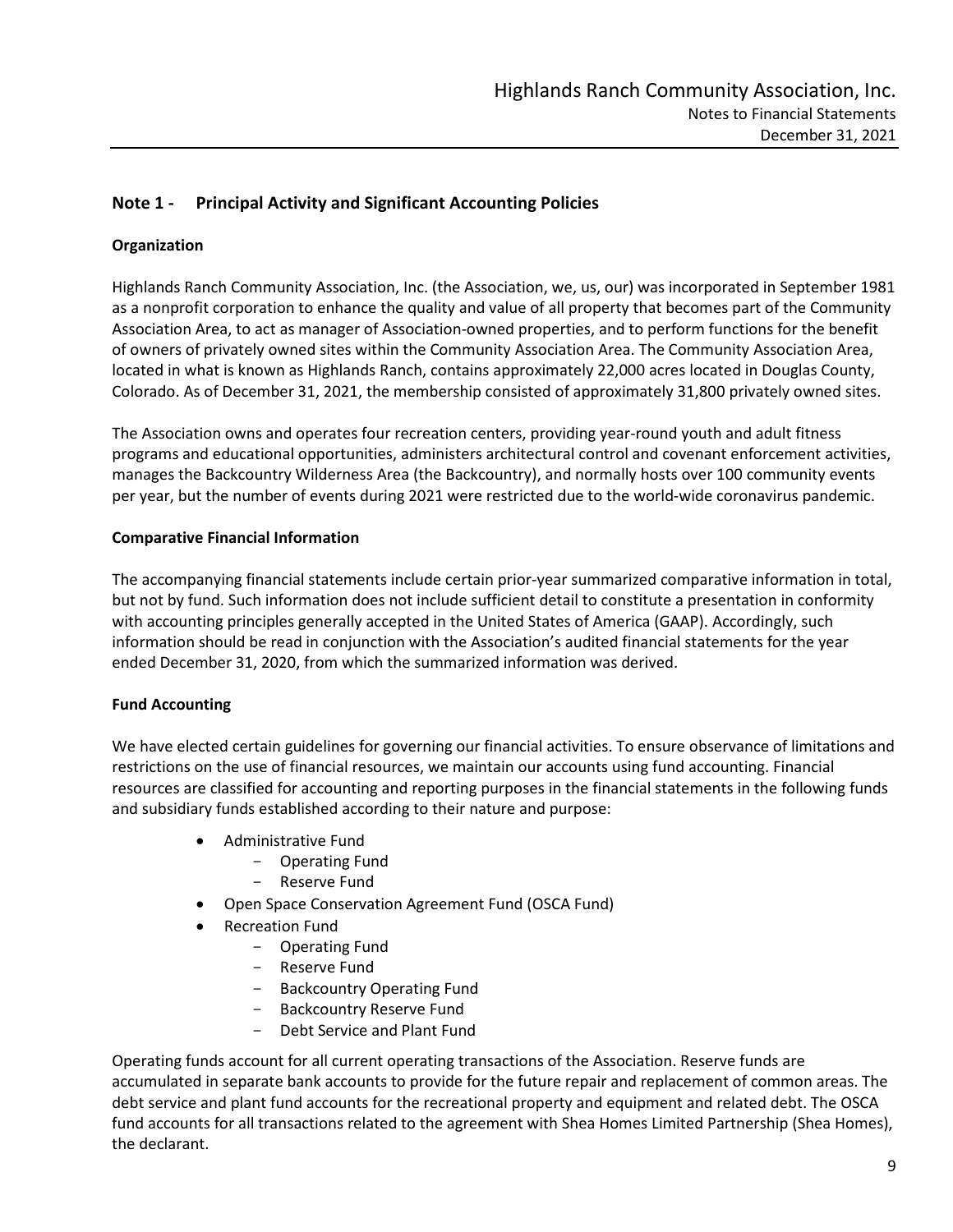As of December 31, 2021, the Association has no fund balances with donor restrictions.

#### **Cash, Cash Equivalents, and Restricted Cash**

We consider all cash and highly liquid financial instruments with original maturities of three months or less to be cash and cash equivalents. Restricted cash represents funds designated for special projects, reserves, or held for bond principal and interest payments.

#### **Investments**

Investments are comprised of certificates of deposit that are initially recorded at cost. Thereafter, investments are reported at their fair values in the balance sheet. Net investment return/(loss) is reported in the statement of revenues, expenses, and changes in fund balances and consists of interest income, realized and unrealized capital gains and losses, less external and direct internal investment expenses.

#### **Assessments Receivable**

Assessment fees are billed quarterly to all privately-owned sites based on annually budgeted amounts, which consider formulas contained in the Community Declaration. Under Colorado law, we have a statutory right to lien members' properties to ensure payment of assessments due. We determine the allowance for uncollectable assessments receivable based on historical experience, an assessment of economic conditions, and a review of subsequent collections. Assessments receivable are written off when deemed uncollectable. At December 31, 2021, the allowance was \$72,186.

### **Accounts Receivable, Other**

Other accounts receivable are comprised of interest and other miscellaneous receivables. We determine the allowance for uncollectable accounts receivable based on historical experience, an assessment of economic conditions, and a review of subsequent collections. Accounts receivable are written off when deemed uncollectable. At December 31, 2021, no allowance for accounts receivable, other was considered necessary.

#### **Prepaid Expenses and Other Assets**

Prepaid expenses and other assets consist of expenses paid in advance but not yet incurred, and inventory of recreation center merchandise, which is carried at the lower of cost or net realizable value using the first-in, first-out method.

#### **Assets Designated for Reserves**

Assets designated for reserves are comprised of accumulated funds designated by the Board of Directors to ensure the availability of funds for future major repairs and replacements of common areas, and for general operations when needed.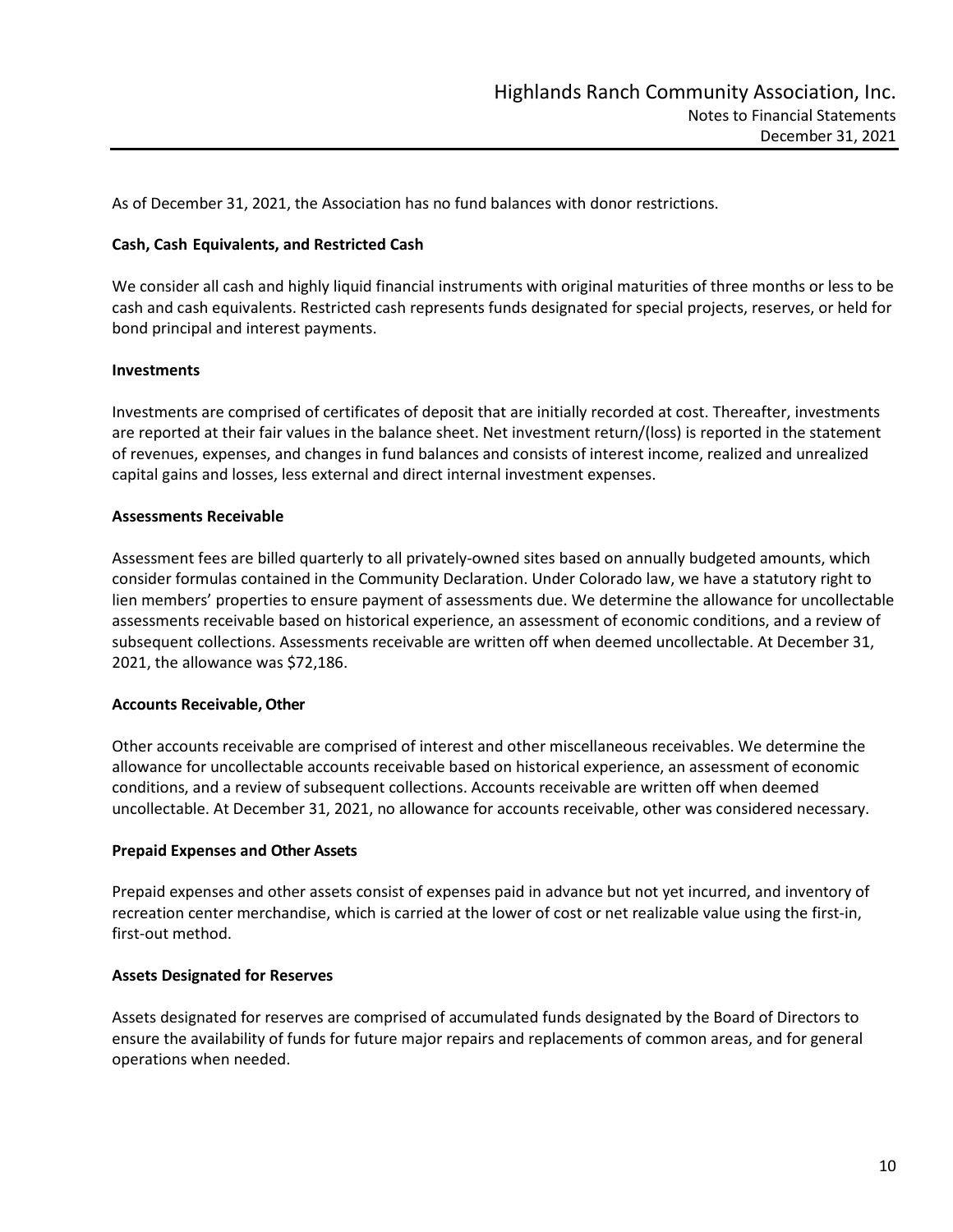### **Assets Held for Bond Principal and Interest Payments**

Under the terms of our bond agreements, we are required to maintain a bond reserve fund equal to the scheduled maximum annual principal and interest payments on the bonds (\$3,089,915 at December 31, 2021). The account funded at December 31, 2021 totaled \$2,946,366. The difference is due to timing of transfers, which were made subsequent to year-end and to fund the reserves prior the next payment.

### **Property, Plant and Equipment**

We capitalize all common real property to which we have title or other evidence of ownership and the legal right and/or ability either to dispose of the property at the discretion of the Board of Directors for cash or claims to cash, and retain the proceeds therefrom, or to use the property to generate significant cash flows from members on the basis of usage.

We record property and equipment additions over \$3,000 with estimated useful lives greater than one year at cost. Depreciation is computed using the straight-line method over the estimated useful lives of the assets ranging from two to thirty-nine years. Common areas are generally restricted to use by Association members, their tenants, and guests. We are responsible for the preservation and maintenance of the common areas. Replacements and improvements to the real property and common areas are capitalized at cost. When assets are sold or otherwise disposed of, the cost and related depreciation are removed from the accounts, and any resulting gain or loss is included in the statement of revenues, expenses and changes in fund balances. Costs of maintenance and repairs that do not improve or extend the useful lives of the respective assets are expensed currently.

We review the carrying values of property and equipment for impairment whenever events or circumstances indicate that the carrying value of an asset may not be recoverable from the estimated future cash flows expected to result from its use and eventual disposition. When considered impaired, an impairment loss is recognized to the extent carrying value exceeds the fair value of the asset. There were no indicators of asset impairment during the year ended December 31, 2021.

Under the terms of the Open Space Conservation Agreement (the OSCA Agreement) between the Association, Douglas County, and Shea Homes, we received 7,363 acres of land for use as open space or other permitted recreational, cultural, or educational purposes pursuant to the OSCA Plan. The land, known as the Backcountry, is not reflected as an asset in our financialstatements because it is not severable and saleable at the Board's discretion without member delegates' approval, nor is it used to generate significant cash flows from the members of the Association.

#### **Revenue and Revenue Recognition**

We recognize revenue from homeowner assessments over the assessment period, which is generally one year, during which time members have continuous access to four recreation centers and common areas, architectural control and covenant enforcement, other services, and certain community events. The assessments are used to cover the costs of operating the Association, to maintain the common elements and improvements, and to provide for the repair and replacement of facilities. Assessments for 2021 were \$155.72 per quarter/\$622.88 per year per site. There are no changes to assessments starting January 1, 2022. Privately-owned sites designated for commercial use are billed for administrative purposes only.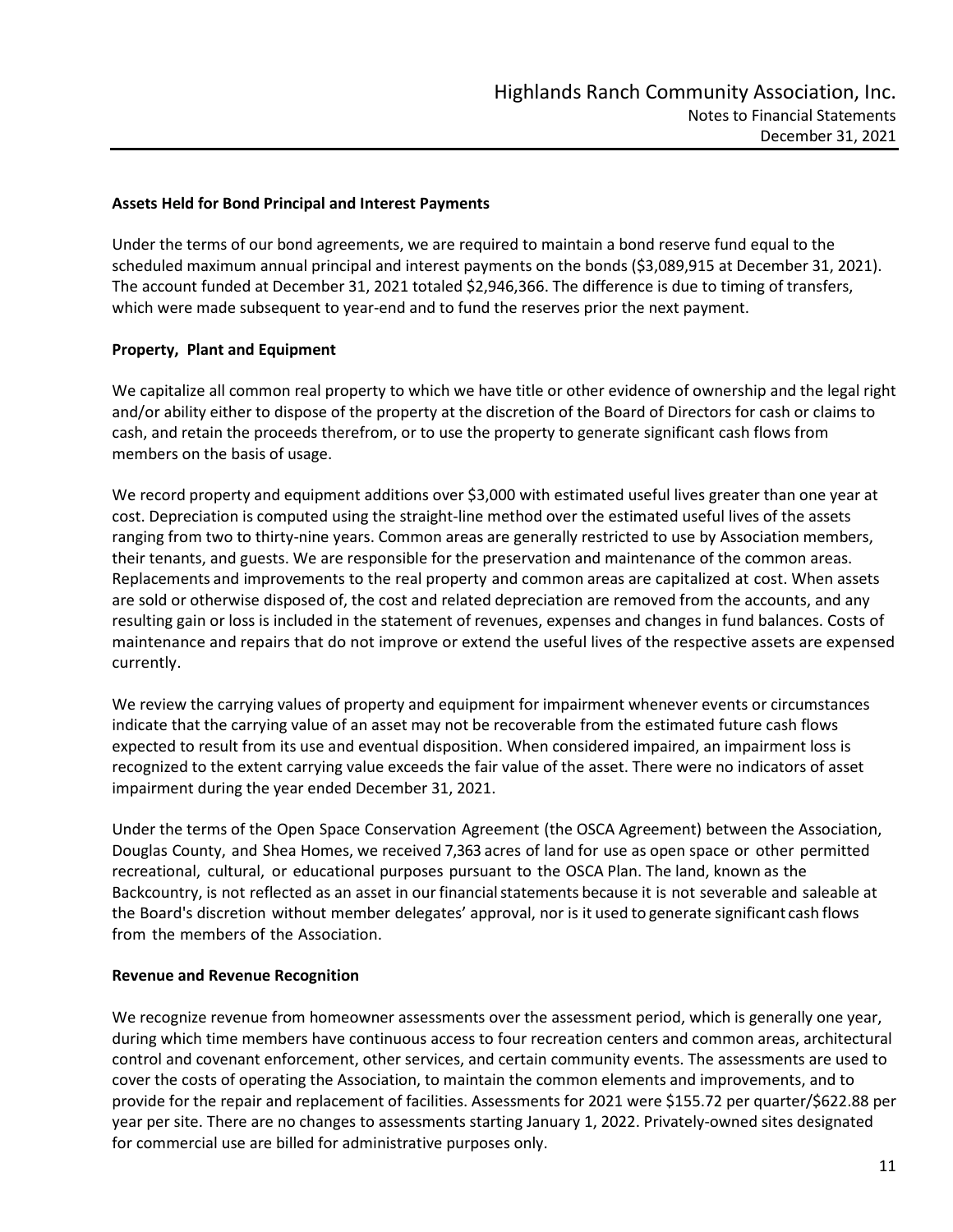Facility operations, including recreation programs, facility rentals, and product sales, as well as community events revenue is recognized when the programs, rentals, product sales or community events take place.

Homeowner assessments paid in advance are deferred to the assessment period to which they relate. All other amounts paid in advance are deferred to the period in which the underlying program, rental, product delivery or special community event takes place. Due to the nature and timing of the performance and/or transfer of services and products, substantially all deferred revenue at December 31 of each year is earned in the following year.

### **Advertising Costs**

Advertising costs are expensed as incurred and totaled \$67,951 during the year ended December 31, 2021.

### **Functional Allocation of Expenses**

The costs of program and supporting services have been reported by both nature and function in the statement of functional expenses. Accordingly, certain costs have been allocated among the programs and supporting services benefited. The expenses that are allocated include depreciation and occupancy and utilities, which are allocated on a square footage basis, as well as salaries, employee benefits and taxes and insurance, which are allocated based on estimates of time and effort.

### **Income Taxes**

The Association is organized as a Colorado nonprofit corporation and has been recognized by the Internal Revenue Service (IRS) as exempt from federal income taxes under Section 501(c)(4) of the Internal Revenue Code. We are annually required to file a Return of Organization Exempt from Income Tax (Form 990) with the IRS. In addition, we are subject to income tax on net income that is derived from business activities that are unrelated to our exempt purpose, and we file an Exempt Organization Business Income Tax Return (Form 990-T) with the IRS. Unrelated business income primarily represents advertising revenue associated with our activity guide. We did not incur any material income tax expense from these unrelated activities for the year ended December 31, 2021.

We believe that we have appropriate support for any tax positions taken affecting our annual filing requirements, and as such, do not have any uncertain tax positions that are material to the financial statements. We will recognize future accrued interest and penalties related to unrecognized tax benefits and liabilities in income tax expense if such interest and penalties are incurred. Our Form 990-T and related state income tax filings are no longer subject to tax examinations for years before 2018.

## **Estimates**

The preparation of financial statements in conformity with generally accepted accounting principles requires us to make estimates and assumptions that affect the reported amount of assets and liabilities at the date of the financial statements and the reported amounts of revenues and expenses during the reporting period. Actual results could differ from those estimates and those differences could be material.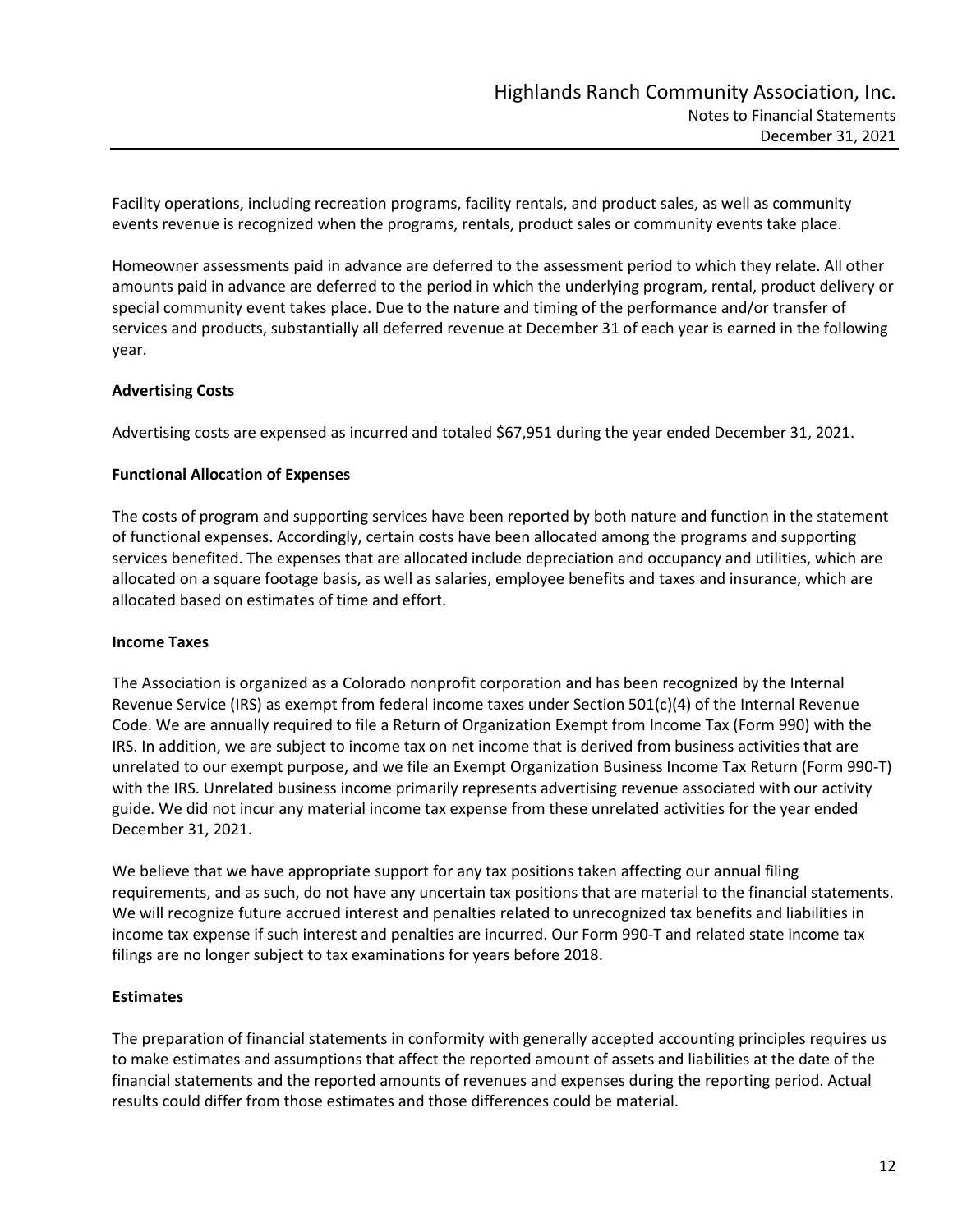### **Financial Instruments and Credit Risk**

We manage deposit concentration risk by placing cash and investments with financial institutions we believe to be creditworthy. Amounts on deposit at any single financial institution are limited so as not to exceed insurance limits. To date, we have not experienced losses in any of these accounts. Credit risk associated with assessments, and accounts receivable is considered to be limited due to high historical collection rates and because substantial portions of the outstanding amounts are due from homeowners, whose properties are subject to statutory limit to ensure payment.

### **Reclassifications**

Certain reclassifications of amounts previously reported have been made to the accompanying financial statements to maintain consistency between periods presented. The reclassifications had no impact on previously reported fund balances.

### **Subsequent Events**

We have evaluated subsequent events through March 22, 2022, the date the financial statements were issued.

## **Note 2 - Liquidity and Availability**

The following table reflects our financial assets as of December 31, 2021, reduced by amounts that are not available to meet general expenditures within one year of the balance sheet date, including amounts held for (1) Administrative Reserve, Recreation Reserve, Backcountry Reserve, and special projects; (2) investments with maturities greater than one year; and (3) amounts held to meet future bond repayment obligations.

| Cash and cash equivalents (a)                      | 11,885,139 |
|----------------------------------------------------|------------|
| Investments (b)                                    | 766,872    |
| Assessments receivable, net                        | 166,983    |
| Accounts receivable, other                         | 109,016    |
| Cash and cash equivalents and investments held for |            |
| bond principal and interest payments in 2022       | 2,946,366  |
|                                                    |            |
|                                                    | 15,874,376 |

(a) Cash and cash equivalents not designated for reserves or special projects.

(b) Certificates of deposit maturing in 2022 not designated for reserves, special projects, or held for bond principal and interest payments.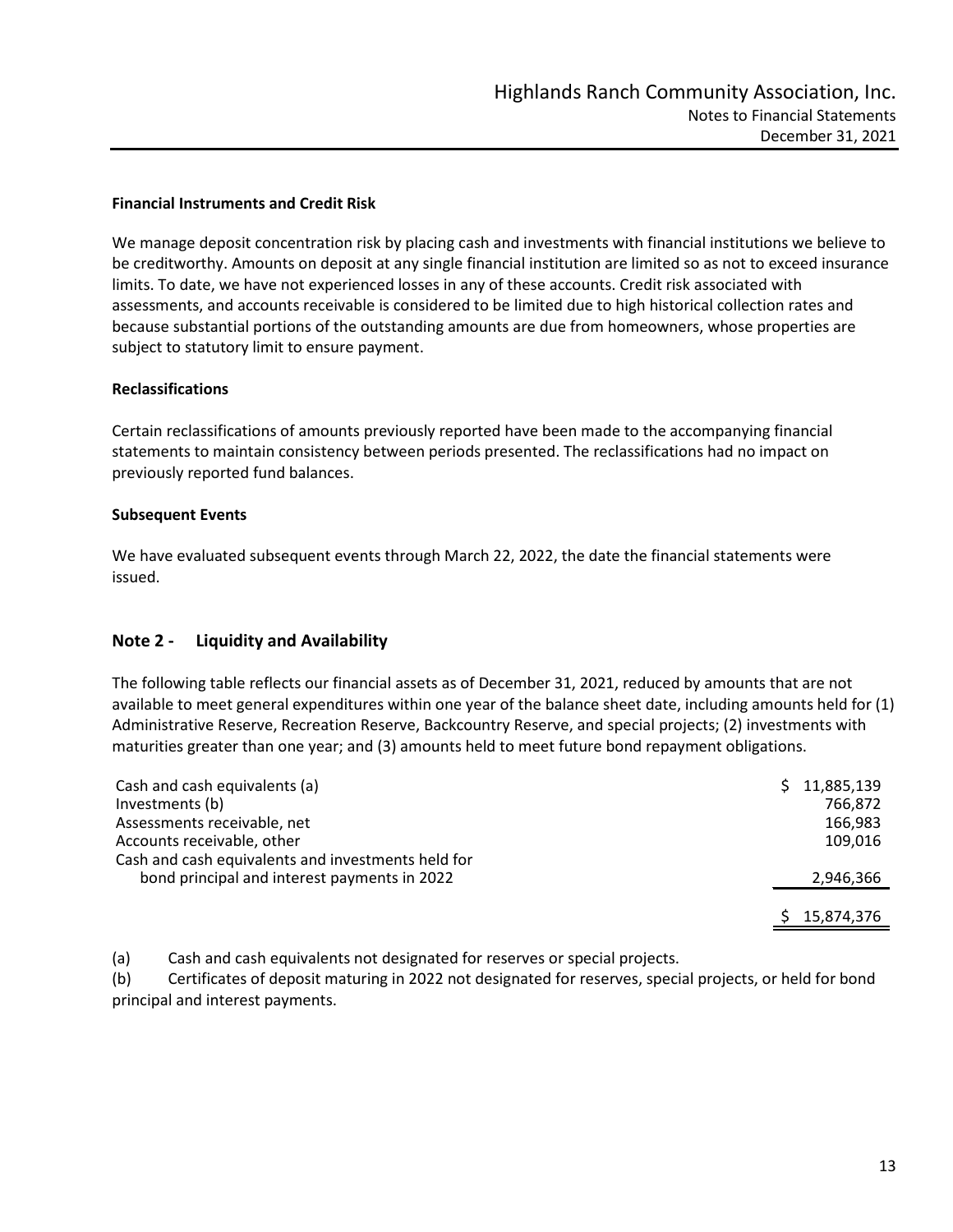We plan for expenditures by financial statement line item on an annual basis as part of the budget process. The annual budget is drafted with input from all of the Association's departments, and follows guidelines set forth by the Board of Directors each year, including having a balanced budget. The annual budget process includes consideration of amounts required for the upcoming year for operating and reserve expenditures, including bond repayment obligations of annual principal and interest. Following the annual budget adoption, we invest funds based on our fund management and reserve study policy, which allows investment in low-risk financial instruments such as certificates of deposit and money market funds.

# **Note 3 - Fair Value Measurements and Disclosures**

Certain assets are reported at fair value in the financial statements. Fair value is the price that would be received to sell an asset in an orderly transaction in the principal, or most advantageous, market at the measurement date under current market conditions regardless of whether that price is directly observable or estimated using another valuation technique. Inputs used to determine fair value refer broadly to the assumptions that market participants would use in pricing the asset, including assumptions about risk. Inputs may be observable or unobservable. Observable inputs are inputs that reflect the assumptions market participants would use in pricing the asset based on market data obtained from sources independent of the reporting entity. Unobservable inputs are inputs that reflect the reporting entity's own assumptions about the assumptions market participants would use in pricing the asset or liability based on the best information available. A threetier hierarchy categorizes the inputs as follows:

Level 1 – Quoted prices (unadjusted) in active markets for identical assets that can be accessed at the measurement date.

Level 2 – Inputs other than quoted prices included within Level 1 that are observable for the asset, either directly or indirectly. These include quoted prices for similar assets in active markets, quoted prices for identical or similar assets in markets that are not active, inputs other than quoted prices that are observable for the asset, and market-corroborated inputs.

Level 3 – Unobservable inputs for the asset. In these situations, inputs are developed using the best information available in the circumstances.

In some cases, the inputs used to measure the fair value of an asset might be categorized within different levels of the fair value hierarchy. In those cases, the fair value measurement is categorized in its entirety in the same level of the fair value hierarchy as the lowest level input that is significant to the entire measurement. Assessing the significance of a particular input to entire measurement requires judgment, taking into account factors specific to the asset. The categorization of an asset within the hierarchy is based upon the pricing transparency of the asset and does not necessarily correspond to the Association's assessment of the quality, risk, or liquidity profile of the asset or liability.

Investment assets consists of certificates of deposits and mortgage-backed securities totaling \$2,265,787 and \$280,673, respectively at December 31, 2021. These are classified within Level 2 because they are valued by the custodians of the securities using pricing models based on credit quality, time to maturity, stated interest rates, and market-rate assumptions.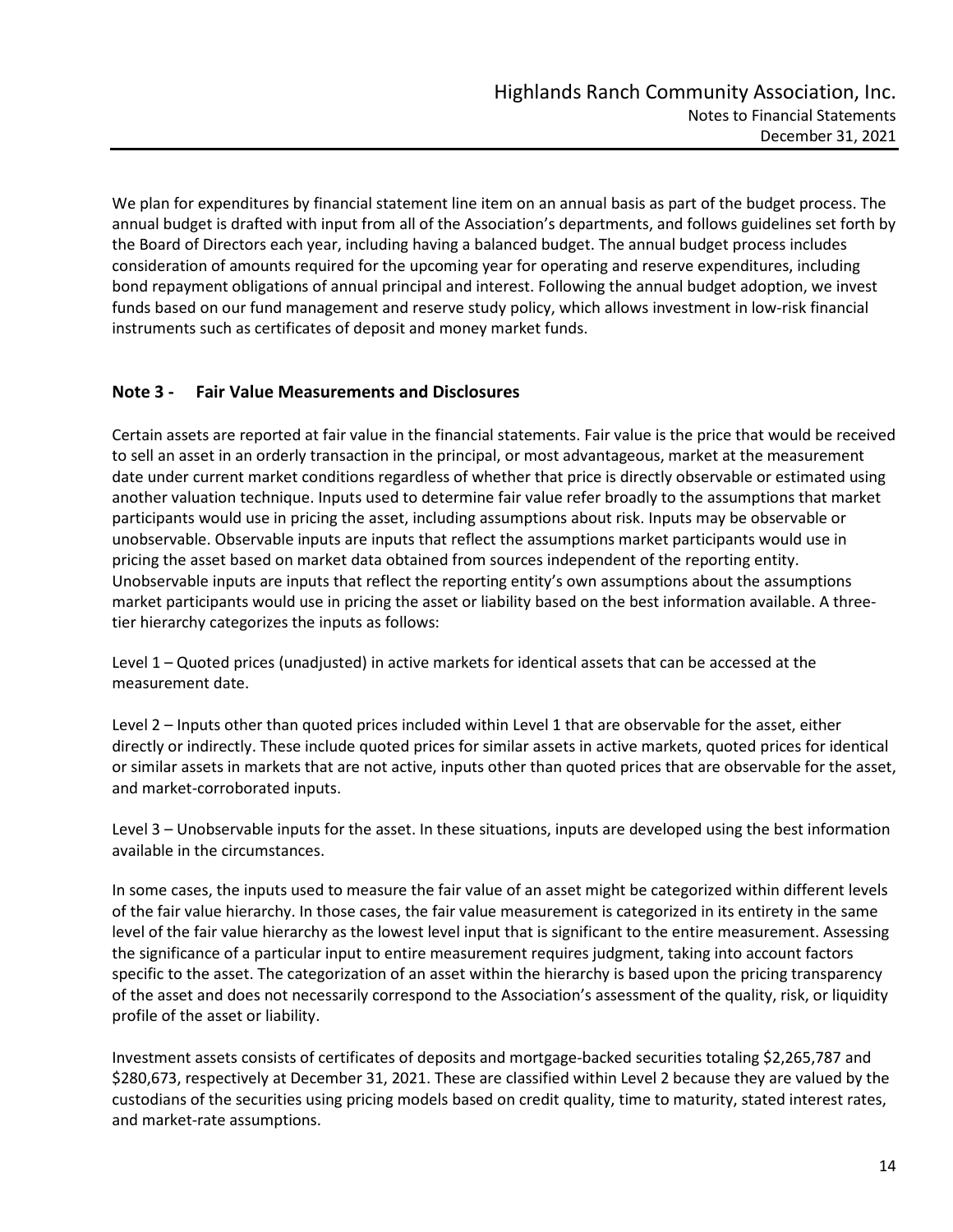The Board of Directors has designated \$1,120,719 of the investment balance for reserves for future operations and replacements, and \$200,000 of the investment balance is being held for bond principal and interest payments.

## **Note 4 - Property, Plant and Equipment**

|                                                                      |          | Administrative<br>Fund | Recreation<br>Fund       |                           |                                      |     |                                      |
|----------------------------------------------------------------------|----------|------------------------|--------------------------|---------------------------|--------------------------------------|-----|--------------------------------------|
|                                                                      | Reserves |                        | Backcountry<br>Reserves  | Debt Service<br>and Plant |                                      |     | Total                                |
| <b>Buildings and improvements</b><br>Furniture and equipment<br>Land | \$       | 541,730                | \$<br>301,372<br>964,431 | S.                        | 67,658,497<br>5,912,394<br>1,925,000 | \$. | 67,959,869<br>7,418,555<br>1,925,000 |
| Less accumulated depreciation                                        |          | 541,730<br>(387,121)   | 1,265,803<br>(746, 995)  |                           | 75,495,891<br>(42,672,858)           |     | 77,303,424<br>(43,806,974)           |
| Construction in progress                                             |          | 154,609<br>54,007      | 518,808<br>19,422        |                           | 32,823,033<br>189,893                |     | 33,496,450<br>263,322                |
|                                                                      |          | 208,616                | 538,230                  |                           | 33,012,926                           |     | 33,759,772                           |

Property and equipment consists of the following at December 31, 2021:

## **Note 5 - Leases**

The Association leases certain copiers and vehicles for various terms under long-term, non-cancelable operating lease agreements. The leases expire at various dates through 2024. The Association included in the determination of the right-of-use assets and lease liabilities any renewal options when the options are reasonably certain to be exercised.

The weighted-average discount rate is based on the discount rate implicit in the lease, or if the implicit rate is not readily determinable from the lease, then the Association estimates an applicable incremental borrowing rate. The incremental borrowing rate is estimated using the Association's applicable borrowing rates and the contractual lease term.

The Association has elected the short-term lease exemption for all leases with a term of 12 months or less for both existing and ongoing operating leases to not recognize the asset and liability for these leases. Lease payments for short-term leases are recognized on straight-line basis.

Lease expense for the year ended December 31, 2021 totaled \$57,966.

The Association elected the practical expedient to not separate lease and non-lease components for certain copiers and vehicles.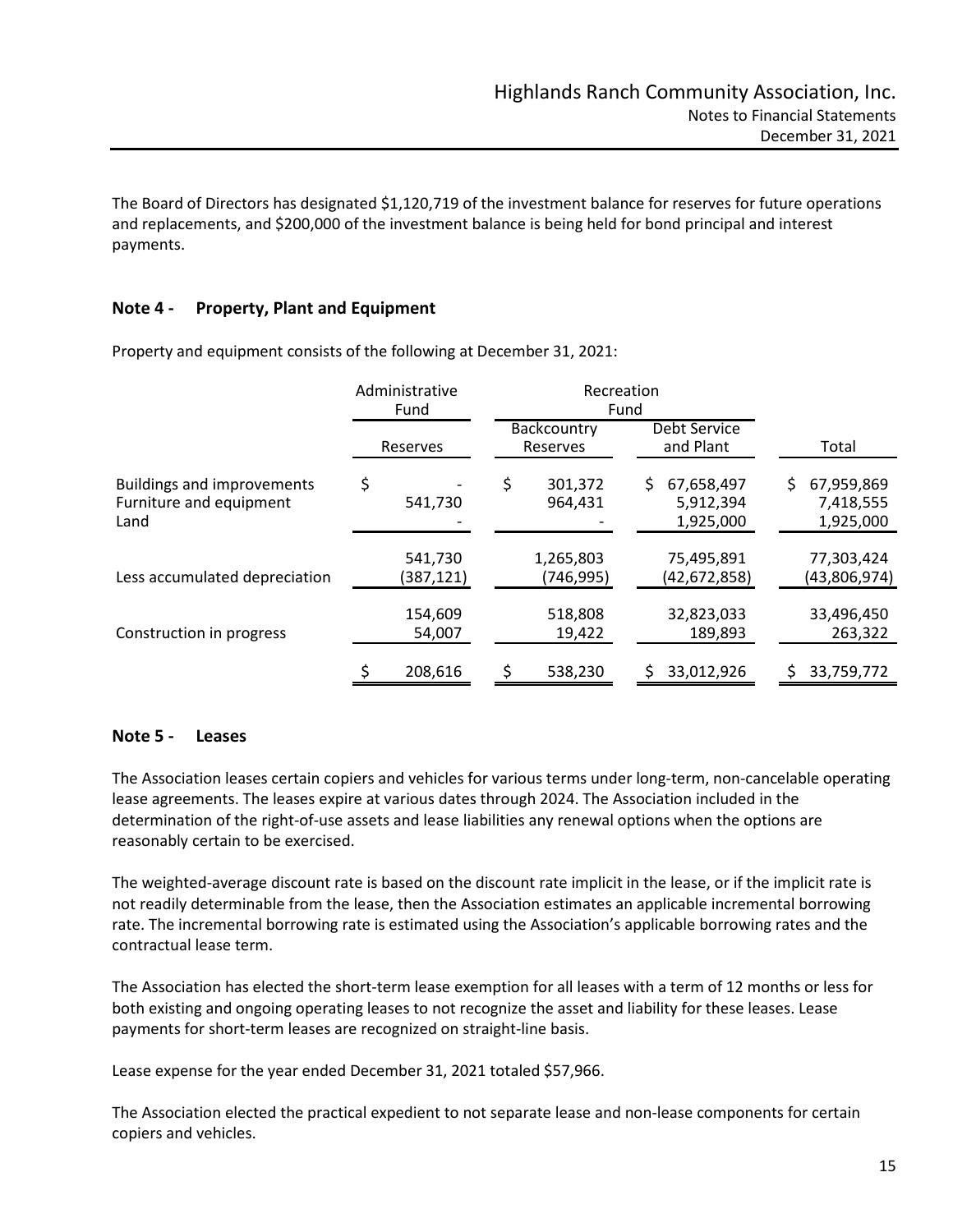The Association's weighted-average remaining lease term and weighted-average discount rate for operating leases is 2.98 years and 5.14%, respectively. The future minimum lease payments under noncancelable operating leases with terms greater than one year are listed below for the years ending December 31:

| 2022<br>2023                       | 46.271<br>32,759 |
|------------------------------------|------------------|
| 2024                               | 2.247            |
| Present value of lease liabilities | 81.277           |

# **Note 6 - Interfund Agreement and Transactions**

We account for transactions that impact multiple funds by recognizing amounts due to other funds and amounts due from other funds in the balance sheet. These transactions are cash settled on a regular basis, are noninterest bearing and generally are short-term in nature.

In April 2014, we entered into a \$1,500,000 OSCA Loan Agreement (the OSCA Loan), between the OSCA Fund and the Recreation Reserve Fund, which matures in January 2024. The proceeds of the OSCA Loan were utilized to fund an energy savings project and associated repair and replacement costs. The OSCA Loan bears interest at a rate commensurate with the highest current interest rate for a one-year certificate of deposit available to us through Morgan Stanley as of January 1 and July 1 of each calendar year (0.35% at December 31, 2021), with interest and principal payable quarterly. The Recreation Reserve Fund may prepay the OSCA Loan at any time without penalty. The balance outstanding at December 31, 2021 is \$337,500.

In addition, the administrative operating fund and the recreation operating fund charge an interfund management fee for legal and other related costs associated with assessment fees. This is fee is recognized based on the Association's Community Declaration in which a portion of assessment fees is allocated pro-ratably among the administrative operating fund and the recreation operating fund.

## **Note 7 - Bonds Payable**

Bonds payable consist of the following at December 31, 2021:

Series 2004 Homeowners Assessment Revenue Bonds, dated August 19, 2004 (a) (b)  $\qquad \qquad$  \$ 8,519,430

(a) Payable in annually increasing amounts through 2024, with interest due semi-annually at 5.95%, net of unamortized bond issuance costs of \$50,570 (based upon an effective interest rate of 6.27%).

(b) The bonds are callable in whole or in part at any time, are subject to a call premium based on the net present value of the future cash flows of the bonds called, discounted using a defined market rate at the time of redemption. The bonds and interest are insured as to repayment by MBIA Insurance Corporation.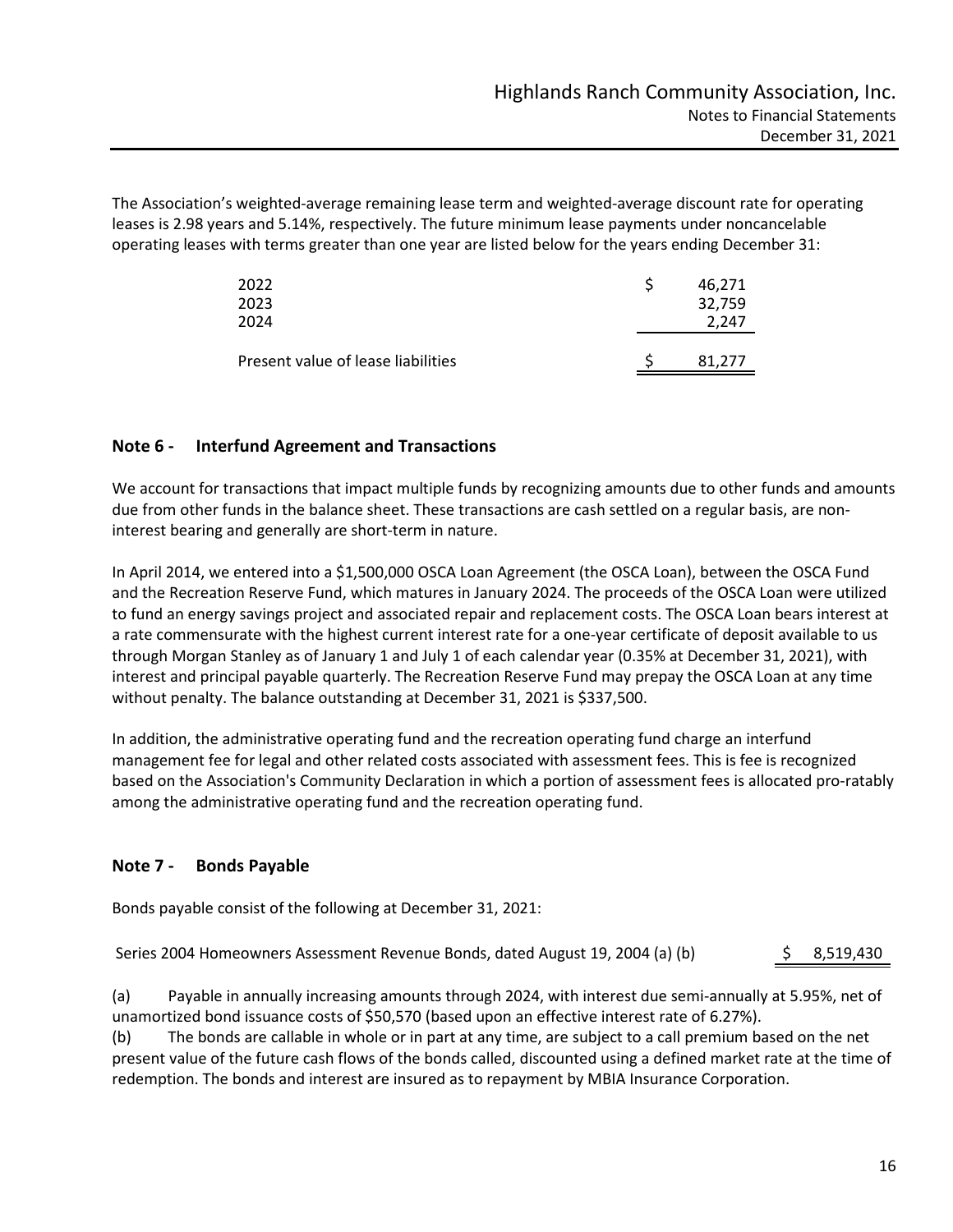We are subject to various bond covenants, including a requirement that the Association make deposits equal to one-fourth of the annual principal and interest due for the fiscal year to the Bond Fund each quarter. The fourth quarter deposit must be made prior to December 1st each year.

Future bond principal and interest payments, and amortization of bond issuance costs, are as follows for the years ending December 31:

|                                      | Principal                           | Interest                      | Total                                    |
|--------------------------------------|-------------------------------------|-------------------------------|------------------------------------------|
| 2022<br>2023<br>2024                 | 2,580,000<br>2,850,000<br>3,140,000 | 509,915<br>356,405<br>186,830 | 3,089,915<br>S<br>3,206,405<br>3,326,830 |
| Less unamortized debt issuance costs | 8,570,000<br>(50, 570)              | 1,053,150                     | 9,623,150<br>(50, 570)                   |
|                                      | 8,519,430                           | 1,053,150                     | 9,572,580                                |

### **Note 8 - Revenue from Contracts with Customers**

The following table provides information about significant changes in the assessments paid in advance and deferred revenue for the year ended December 31, 2021:

| Assessments paid in advance, beginning of year<br>Homeowner assessments and fees revenue recognized<br>Collections of homeowner assessments and fees | 2,773,945<br>(20, 223, 989)<br>19,827,491 |
|------------------------------------------------------------------------------------------------------------------------------------------------------|-------------------------------------------|
| Assessments paid in advance, end of year                                                                                                             | 2,377,447                                 |
| Deferred revenue, beginning of year<br>Recreational programs, facility operations,                                                                   | 718,356                                   |
| and community events revenue recognized<br>Collections of program, facility, and community fees                                                      | (6,419,885)<br>6,753,698                  |
| Deferred revenue, end of year                                                                                                                        | 1,052,169                                 |

## **Note 9 - Future Major Repairs and Replacements**

The Association's Community Declaration requires the accumulation of funds for future major repairs and replacements of common areas, and for general operations to ensure the availability of funds when needed. We fund these reserves on a monthly basis. We annually review the reserve funding program as part of its budgeting process.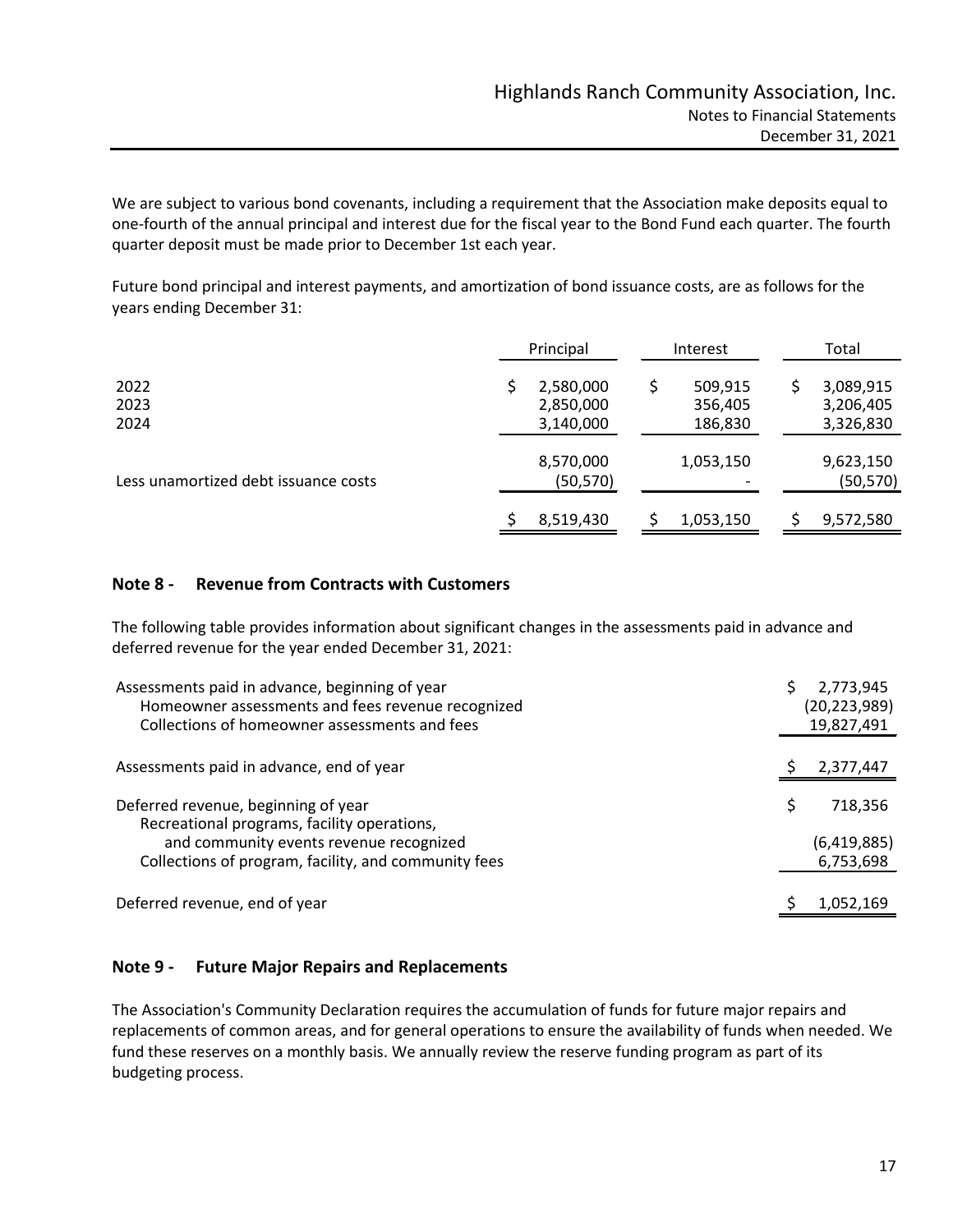We retained an engineering firm to perform a study of our recreational buildings and equipment in 2014. Based on this analysis, we have accumulated funds totaling \$892,033 in the Administrative Reserve Fund, \$5,637,717 in the Recreation Reserve Fund, and \$214,761 in the Backcountry Reserve Fund for the future repair and replacement of administrative office equipment, future repair and replacement of recreation facilities and equipment, and backcountry trails and property improvements, respectively. Subsequent to December 31, 2021, a new study was completed to estimate the remaining useful lives and the replacement costs of the components of recreational common property. See Required Supplemental Information for further detail.

We have established funding requirements of \$4,172,570, \$49,000 and \$10,000 in the 2022 Recreational Reserve Fund budget, the 2022 Administrative Reserve Fund budget and the 2022 Backcountry Reserve Fund budget, respectively.

The reserve funds are being accumulated based upon estimated future costs. Actual expenditures vary from those estimates and variations may be material. Therefore, amounts accumulated in the Recreation Reserve Fund, the Administrative Reserve Fund and Backcountry Reserve Fund may not be adequate to meet future needs. If additional funds are needed, we have the right, subject to member delegates' approval, to pass special assessments or delay major repairs and replacements until funds are available.

# **Note 10 - Solar Contracts**

We have entered into three separate 20-year agreements with a solar garden operator for subscription to solar energy production. The agreements expire at various dates during the years ending December 31, 2038 through 2040. The solar gardens are constructed, owned, operated and maintained by the operators. Colorado law allows us to produce solar energy and attribute the share of such production to one or more of our metered premises through credits received from Xcel Energy. Our share of production is assigned a rate of 1 kilowatt per hour (kwh) in effect during the year in which the production month occurs, regulated by the Colorado Public Utilities Commission. Total production capacity from three solar gardens is estimated at approximately 6.2 million kwh. The payments for solar energy depend on the actual production of solar energy from the specific solar garden in which we subscribe times the rate in effect in any given year. During the year ended December 31, 2021, we made payments of \$377,937 to the solar garden operator and received \$354,199 Xcel Energy credits in return. The agreements allow us to continue our efforts in evaluating alternative energy and conservation opportunities in our community, further our sustainability initiatives and reduce the overall dependence on conventional sources of energy.

# **Note 11 - Retirement Plan**

We sponsor a tax-deferred defined contribution retirement plan (the Plan) qualified under Section 401(k) of the Internal Revenue Code covering substantially all employees meeting the eligibility requirements. The plan provides that employees who have attained the age of 21 and completed either six months of continuous service in a full-time designated benefited position or completed 1,000 hours of service in an eligibility period in a part-time position, may voluntarily contribute part of their earnings to the Plan, up to the maximum contribution allowed by the IRS. Employer contributions are discretionary and are determined and authorized by the Board of Directors each plan year.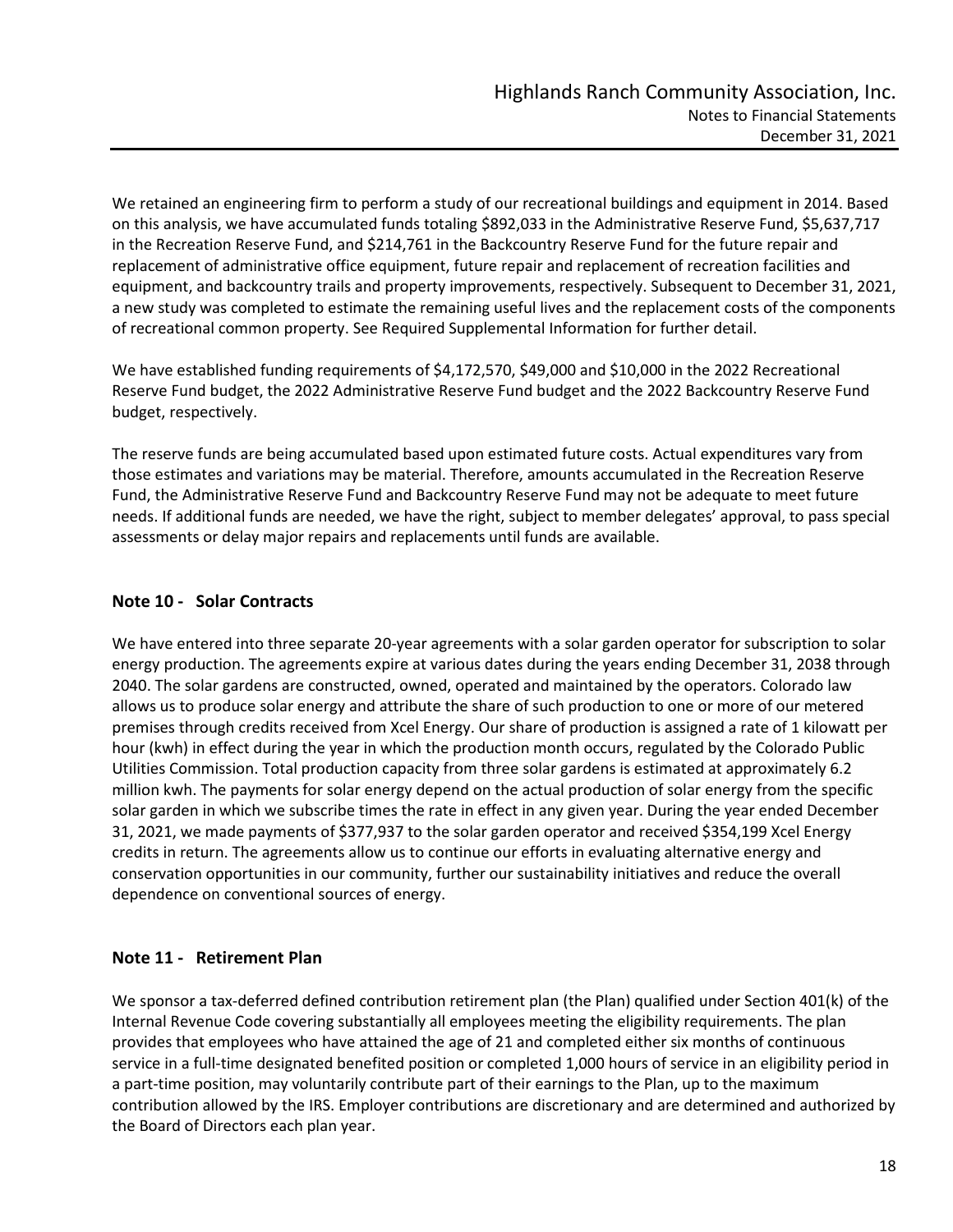During the year ended December 31, 2021, we matched employee voluntary contributions dollar-for-dollar up to 5%, resulting in total contributions to the Plan of \$279,195. Employees' voluntary contributions are immediately vested; our contributions vest at 20% per year of participation.

# **Note 12 - Contingency**

The Association may become involved in claims and pending litigation arising in the normal course of operations and carries liability insurance to mitigate against such risks. The Association is currently involved in litigation which management is actively contesting. The outcome, which is currently unknown, could potentially result in an adverse effect on the Association's financial position.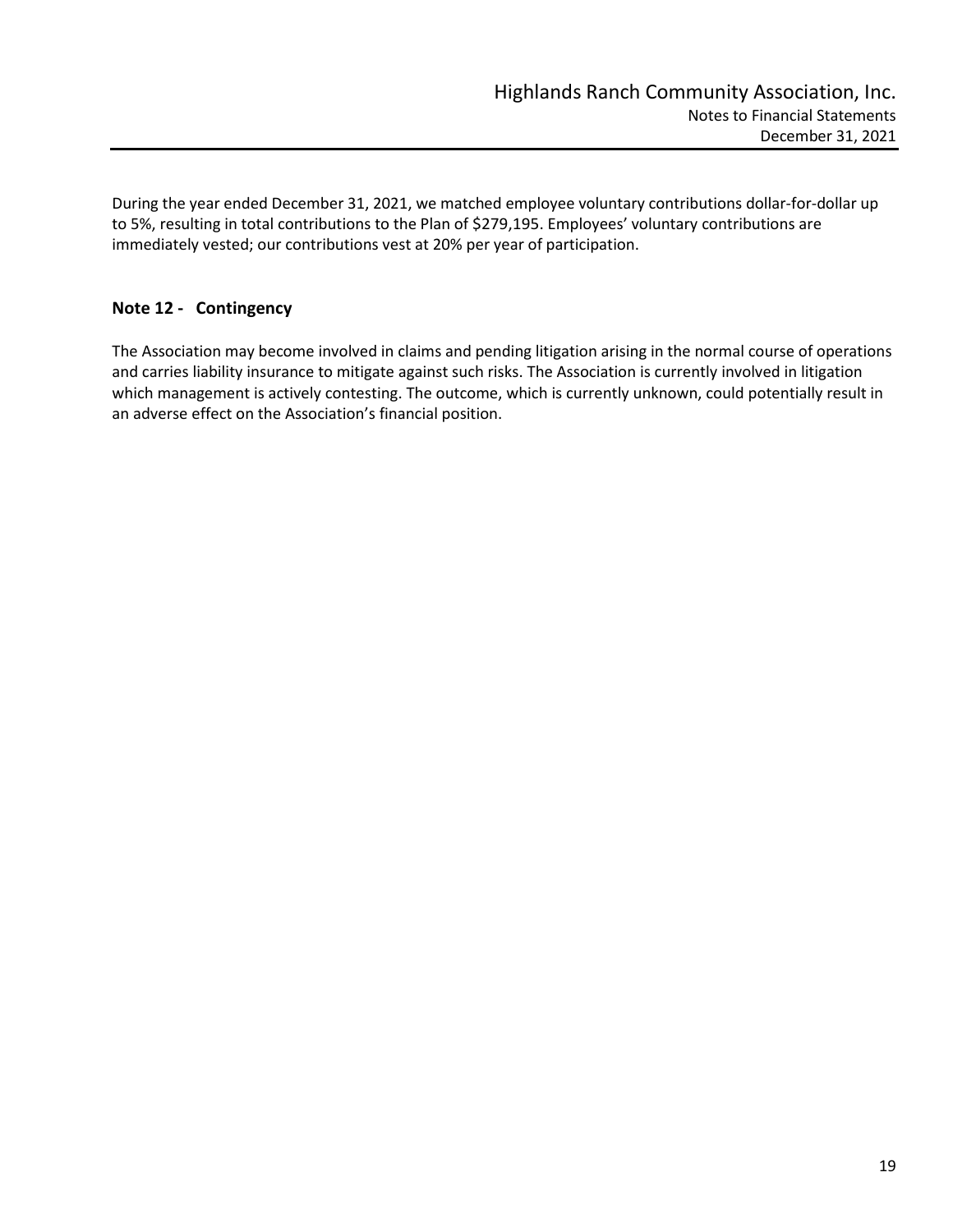